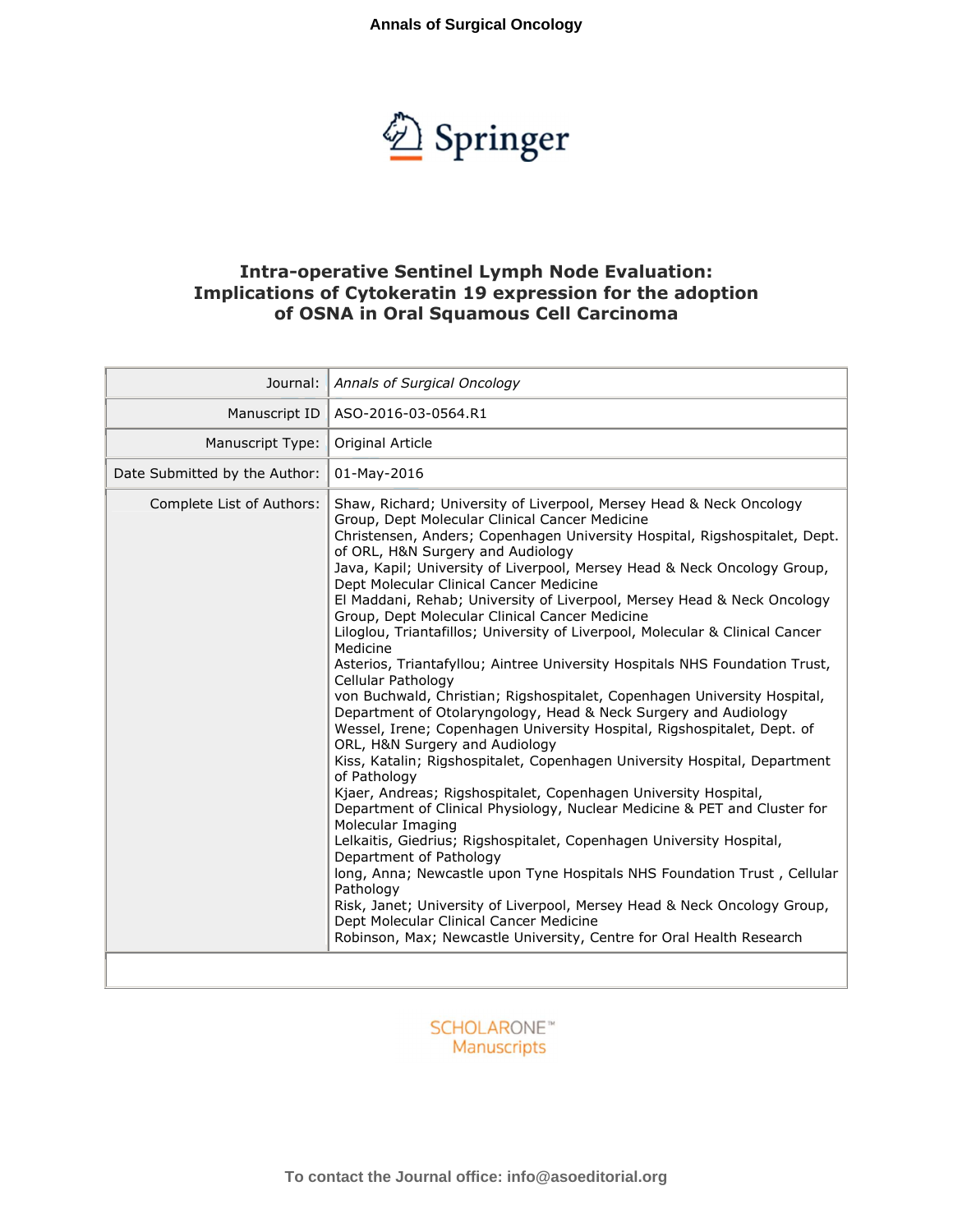**Background** : Intra-operative analysis of sentinel lymph nodes would enhance the care of early stage oral squamous cell carcinoma (OSCC). We aim to determine the frequency and extent of cytokeratin 19 (CK19) expression in OSCC primary tumours and surrounding tissues to explore the feasibility of a 'clinic-ready' intra-operative diagnostic test (One Step Nucleic Acid Amplification - OSNA, Sysmex).

**Methods**: Two cohorts were assembled: cohort 1, OSCC with stage and site that closely match cases suitable for sentinel lymph node biopsy (SLNB): cohort 2, HNSCC with sufficient fresh tumour tissue available for the OSNA assay (>50mg). CK19 assays included qRT-PCR, RNA in-situ hybridisation (ISH) and immunohistochemistry (IHC), as well as OSNA.

**Results**: CK19 mRNA expression was detected with variable sensitivity, depending on method, in 60-80% of primary OSCC tumours, while protein expression was observed in only 50% of tumours. Discordance between different techniques indicated that OSNA was more sensitive than qRT-PCR or RNA-ISH, which in turn were more sensitive than IHC. OSNA results showed CK19 expression in 80% of primary cases, so if used for diagnosis of lymph node metastasis would lead to a false negative result in 20% of patients with cervical lymph node metastases.

**PRINCE Conclusions**: OSNA in is current form is not suitable for use in OSCC SLNB owing to inadequate expression of the CK19 target in all case. However, the same assay technology would likely be very promising if applied using a more ubiquitous squamous epithelial target.

**To contact the Journal office: info@asoeditorial.org**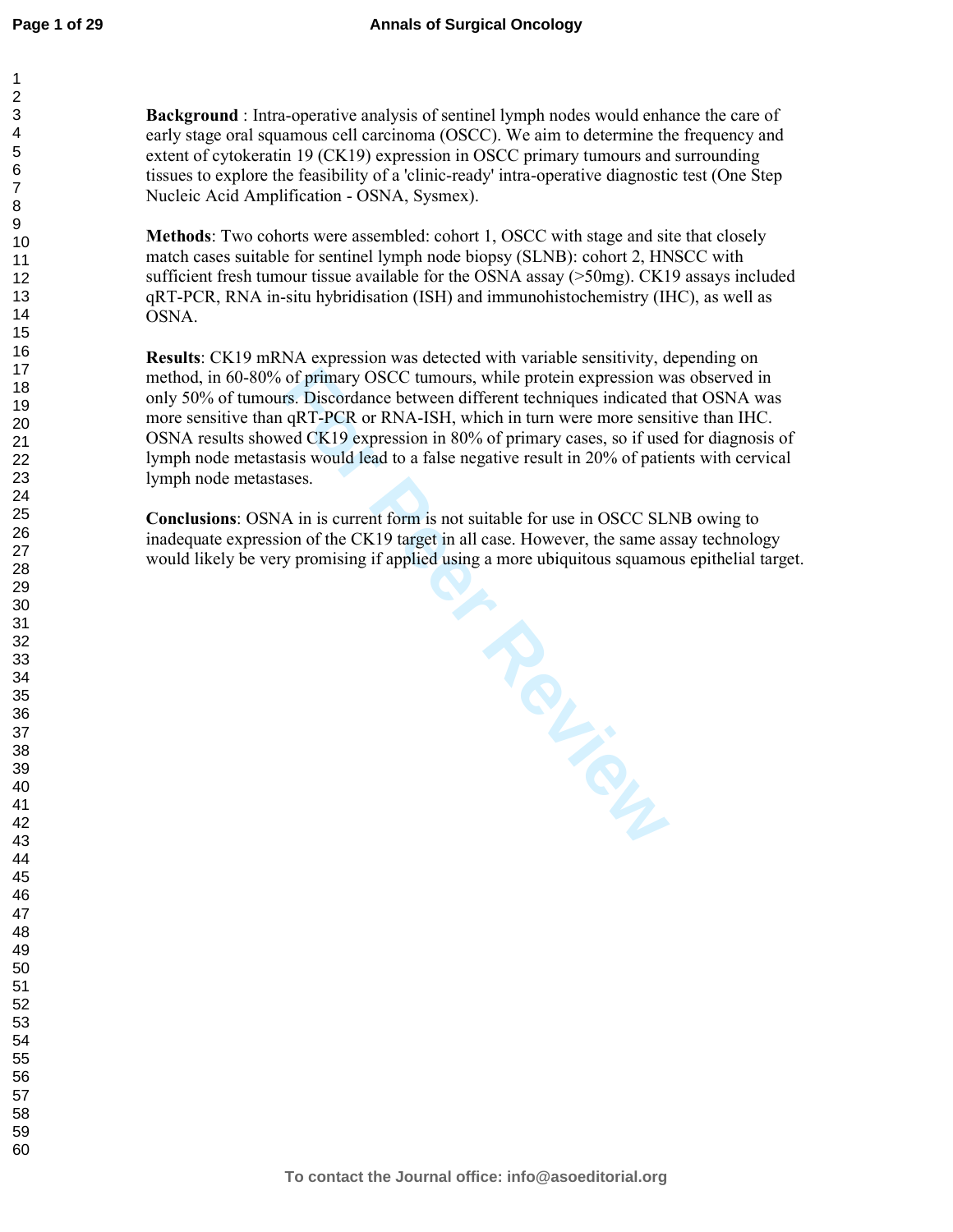**Synopsis**: The expression of cytokeratin 19 (CK19) expression in oral cancer (OSCC) was 60-80%. OSNA (One Step Nucleic Acid Amplification) was more sensitive than other RNA assays or immunohistochemistry. CK19 OSNA would lead to unacceptable (20%) false negative results for sentinel lymph node biopsy.

Introduction

has resulted from reassuring data with 95% negative precent trials reinforcing the survival benefit of surgical r<br>k of SLNB is that, in the event of a positive lymph nod<br>ad surgical episode is necessitated. This delay mand Renewed interest in sentinel lymph node biopsy (SLNB) for early stage oral squamous cell carcinoma (OSCC) has resulted from reassuring data with 95% negative predictive value  $(NPV)^{1,2}$ , and also recent trials reinforcing the survival benefit of surgical neck staging<sup>3</sup>. A significant drawback of SLNB is that, in the event of a positive lymph node, a costly (and more morbid) second surgical episode is necessitated. This delay mandated by serial examination of SLN, delays the commencement of adjuvant therapy and creates additional patient distress. SLNB in OSCC would be facilitated by intra-operative staging however frozen section analysis has been found to be somewhat insensitive<sup>4,5</sup>, certainly highly operator dependent, and has not found general acceptance<sup>6</sup>. PCR-based techniques have been reported for head and neck squamous cell carcinoma ( $HNSCC$ )<sup>7,8</sup> but lack a 'clinic-ready' platform.

One-step nucleic acid amplification (OSNA) uses loop-mediated isothermal amplification (LAMP) 9 , amplifying RNA with high sensitivity, specificity, efficiency and rapidity under isothermal conditions. OSNA employs six specially designed primers at eight sequences within *CK19* mRNA subtending high sensitivity and specificity. In breast cancer, OSNA has been validated to at least  $96\%^{10}$  concordance with histopathology, has been widely adopted and approved in UK NICE guidelines<sup>11</sup>. OSNA necessitates an additional 30-40 minutes operative time, but avoids second surgeries and accelerates commencement of adjuvant therapies from 8.4 to 6.2 weeks  $^{12}$ .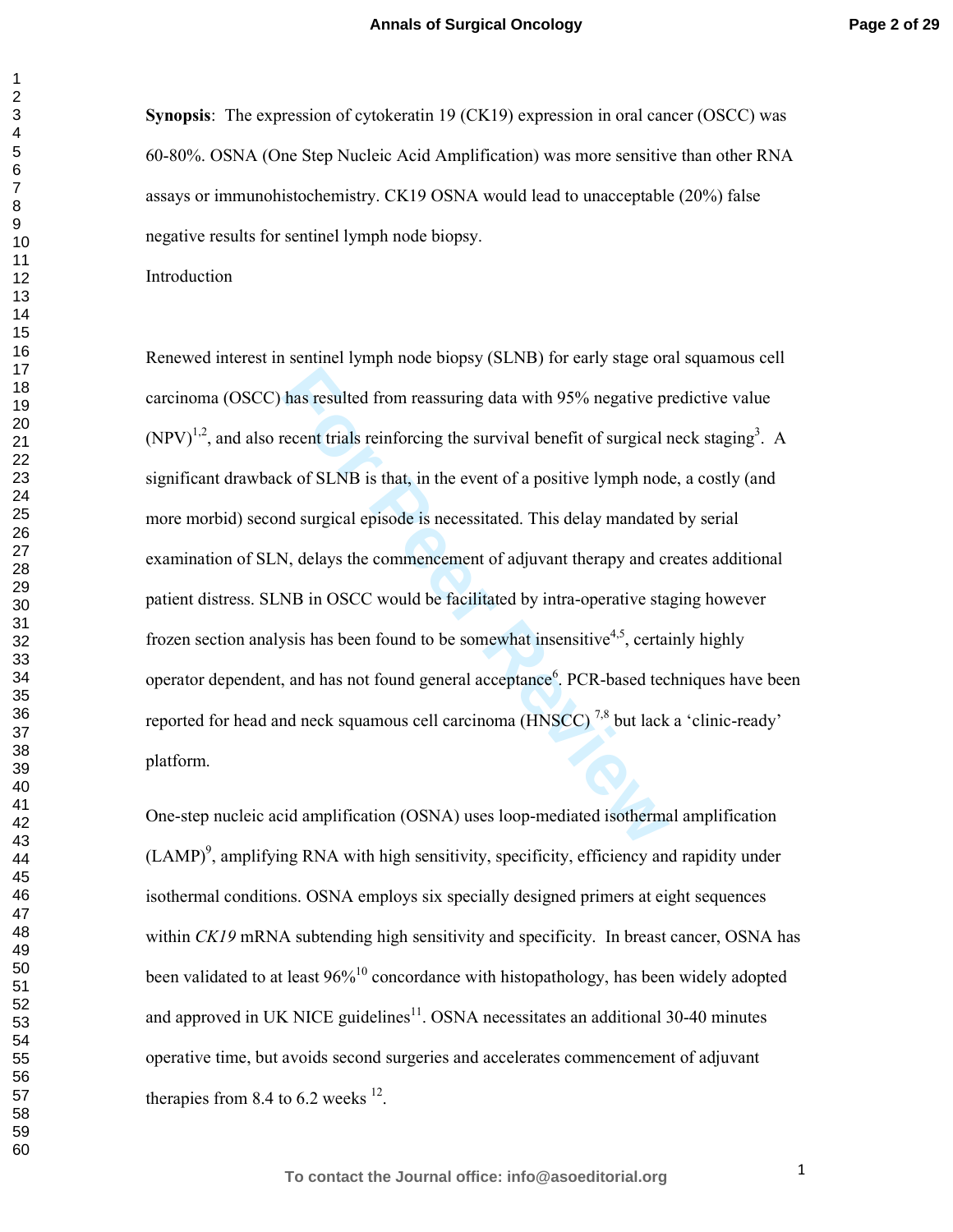$\mathbf{1}$ 

#### **Annals of Surgical Oncology**

In HNSCC the clinical potential of OSNA is unproven, and careful validation is required. Although gene signatures for OSCC or epithelial tissue have been developed with sensitive RT-PCR using other target cytokeratins<sup>8</sup>, or PVA/EPCAM<sup>7</sup>, the opportunity around *CK19* is the availability of a 'clinic-ready' diagnostic test with stringent quality assurance. Several reports have shown that CK19 is a component of the cytoskeleton of  $HNSCC^{13,14}$  and  $dRT$ -PCR for cytokeratins appear sensitive and specific in detecting cervical lymph node metastasis in HNSCC<sup>8,15</sup>. *CK19* OSNA has recently been validated for lymph node staging in colorectal<sup>16,17</sup> and stomach<sup>18,19</sup> adenocarcinoma. The extent of CK19 expression in HNSCC, and therefore whether OSNA could have clinical utility, remains unproven.

tomach<sup>18,19</sup> adenocarcinoma. The extent of CK19 expresence OSNA could have clinical utility, remains unproven ed 213 HNSCC lymph nodes with CK19 OSNA, suggest r node and 94% per patient. Matsuzuka et al<sup>21</sup> found a lamine Goda et al<sup>20</sup> analysed 213 HNSCC lymph nodes with CK19 OSNA, suggested an overall accuracy of 94% per node and 94% per patient. Matsuzuka et  $al<sup>21</sup>$  found a NPV of 95.9% in HNSCC. Suzuki examined CK19 expression in HSNCC, finding a lower rate of expression and suggesting that clinical use of OSNA only in a selected subset of HNSCC known to be  $CK19$  positive<sup>22</sup>. All three studies were undertaken in a Japanese population with a variety of stages and sites of HNSCC, for example Goda et al<sup>20</sup> report on cT1-4 and N0-3 OSCC and Matsuaka et al.<sup>21</sup> report on a combination of HNSCC sites and also include advanced stages. As SLNB is routinely offered only to cT1-2N0 OSCC, these reports do not ideally reflect the target clinical population in question. It remains uncertain if the expression of CK19 is sufficiently high and uniform to make the CK19 OSNA suitable for use in OSCC SLNB.

The aim of this study is to establish the frequency and extent of CK19 expression in primary OSCC and surrounding, potentially contaminating, tissues. We aim to establish expression of *CK19* mRNA using both OSNA and other techniques, as well as protein expression. In the event that CK19 expression is <95% we will pilot assays to be used on diagnostic biopsies of primary tumours in order to stratify them as suitable, or not, for OSNA analysis of SLNB.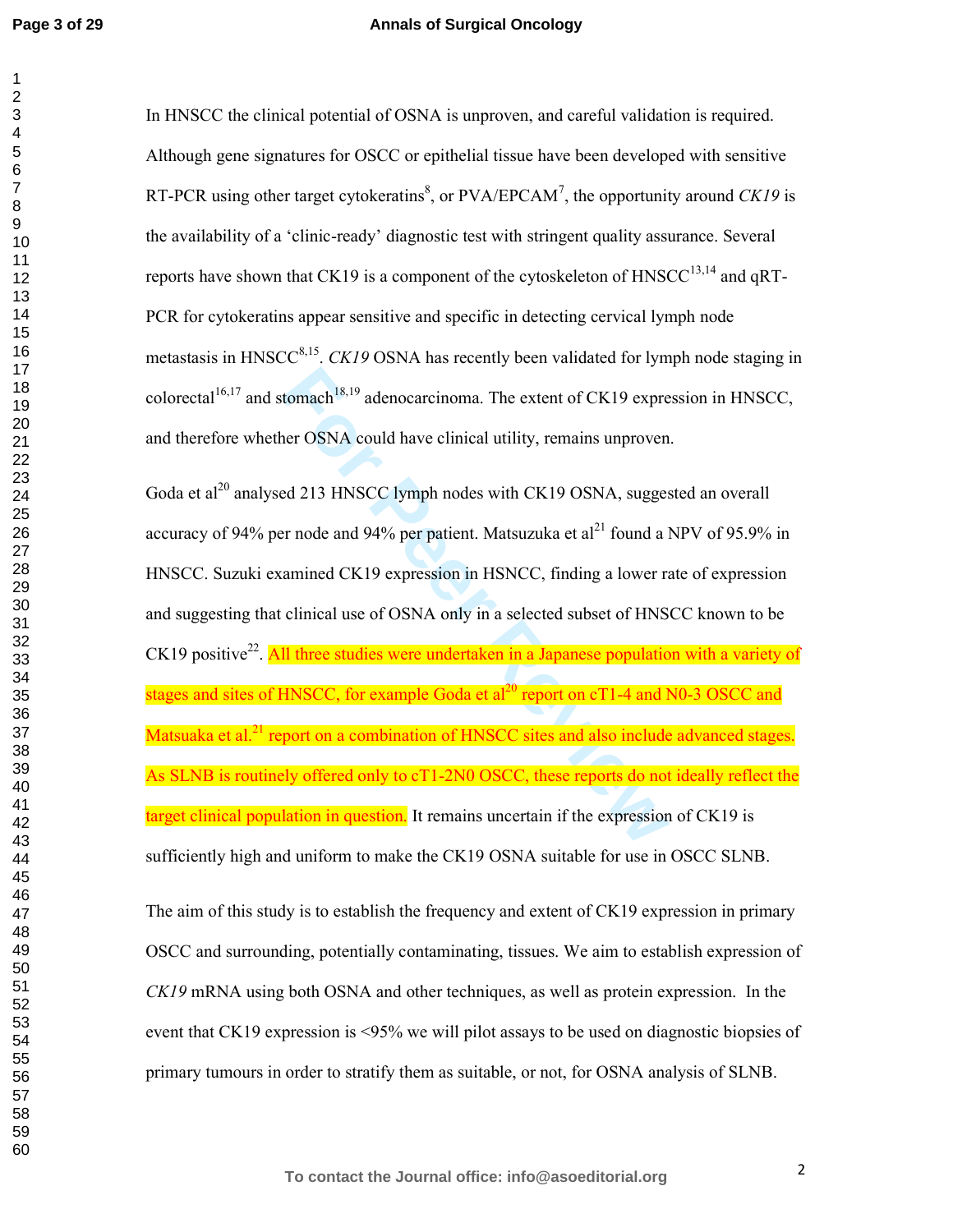Lastly we aim to test the concordance between matched primary tumour and metastatic lymph node in CK19 expression.

 $\mathbf{1}$  $\overline{2}$  $\overline{4}$  $\overline{7}$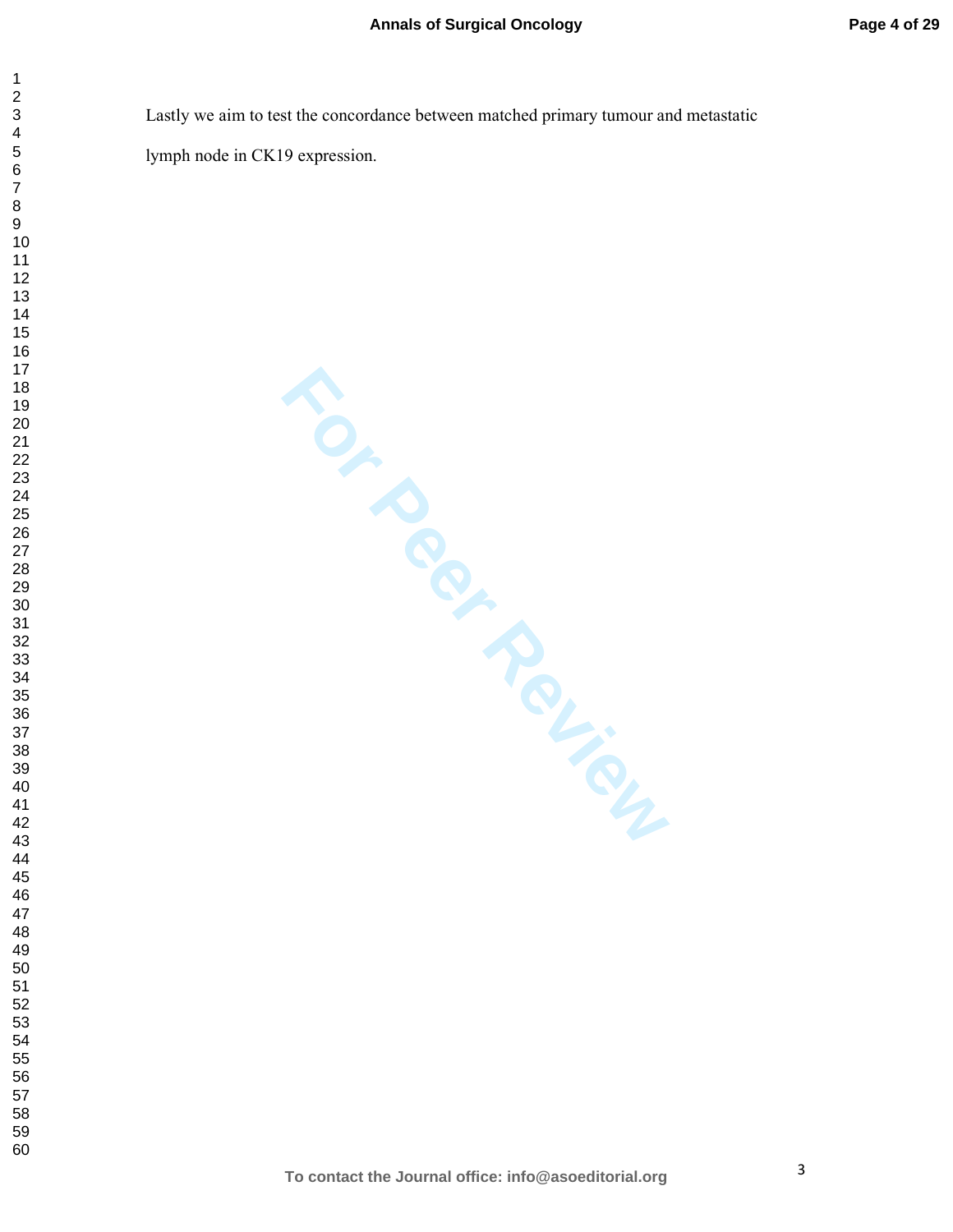$\mathbf{1}$ 

### **Methods**

## *Tissue*

A clinical cohort was assembled from the tissue banks of the Universities of Liverpool and Copenhagen with appropriate ethical approvals and consent. Clinicopathological characteristics and results are summarised in Supplemental table S1.

**Example 2018** (FFPE) and fresh frozen tumous<br>terrogates fresh (or frozen) sentinel lymph nodes >50m<br>presented an ethical and logistic barrier as the lymph no<br>al staging, and banked primary tumour samples were ex<br>e therefo Cohort 1 (43 cases from Liverpool) met the criteria: OSCC, clinical stage cT1N0 and cT2N0, formalin-fixed paraffin-embedded (FFPE) and fresh frozen tumour tissue available. The OSNA assay interrogates fresh (or frozen) sentinel lymph nodes >50mg, preferably in their entirety. This presented an ethical and logistic barrier as the lymph nodes are required for histopathological staging, and banked primary tumour samples were exclusively <50mg in T1/T2 OSCC. We therefore elected to analyse primary tumour in order to establish CK19 expression using a number of assays, *excluding* OSNA. 34/43 had available matched FFPE lymph nodes.

Cohort 2 (87 cases, 44 Liverpool and 43 Copenhagen) met the criteria: OSCC, >50mg snap frozen primary tumour tissue, most of these were cT3/4 cases.

### *Tissue preparation & handling:*

Cohort 1: Immunohistochemistry (**IHC):** 4µm sections were stained for CK19 protein by two methods: a mouse monoclonal antibody (clone b170, Leica Biosystems) on a Ventana Benchmark Ultra Autostainer (Ventana Medical Systems Inc.) at a dilution of 1:100 using standard retrieval conditions (MMC1) and the detection polymer Ultraview (Ventana Medical Systems Inc): a mouse monoclonal antibody (clone RCK 108, Dako) diluted 1:100 and the EnVision FLEX system on an Autostainer Link 48 instrument (Dako) using high pH antigen retrieval. Negative controls omitted addition of the primary antibody.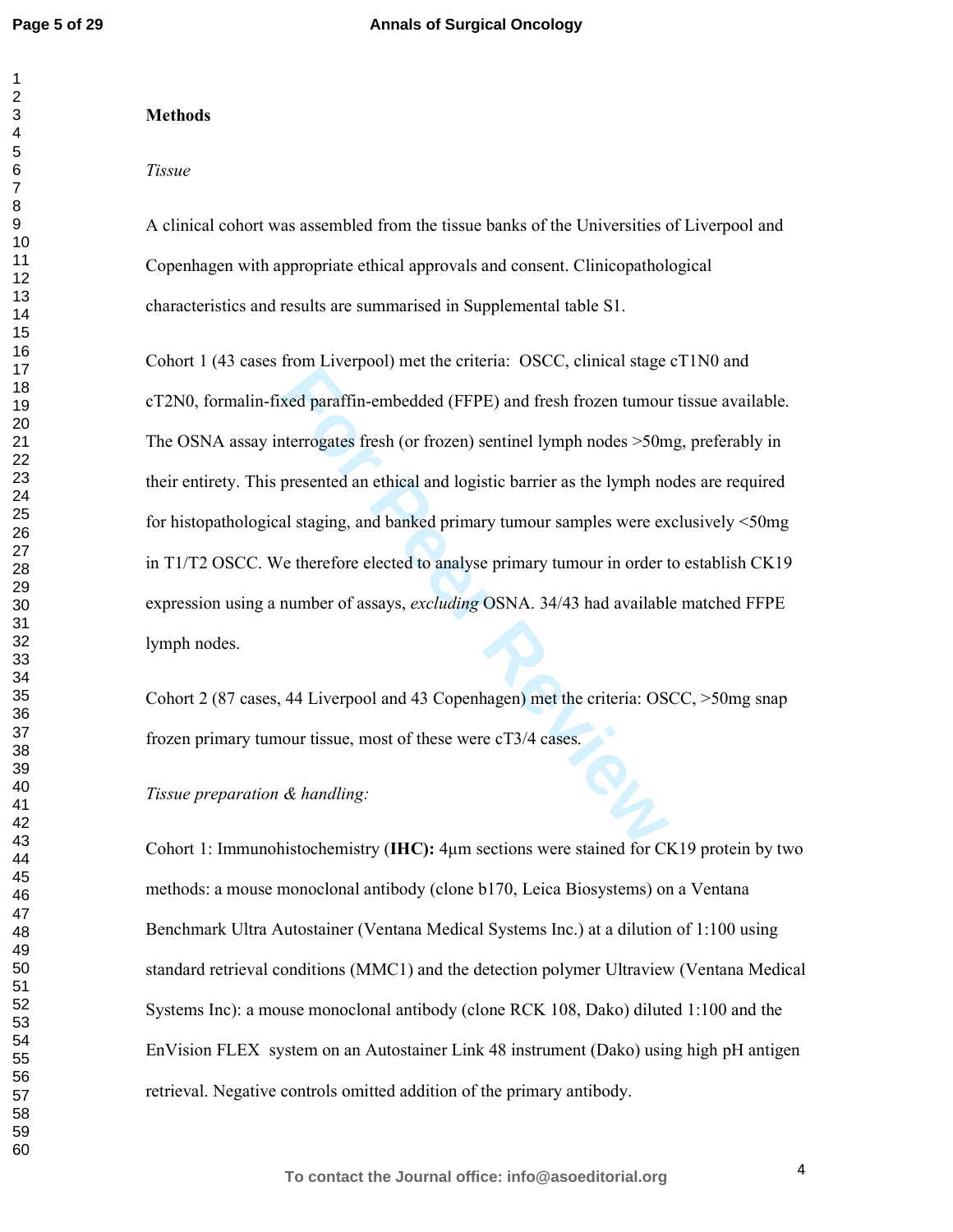*in situ* **hybridization (ISH):** *CK19* RNA ISH was carried out on 4µm FFPE sections using proprietary reagents (RNAscope, Advanced Cell Diagnostics Inc.). Sections were deparaffinised and pre-treated with heat and protease before hybridisation with target-specific probes: *CK19*, *PPIB* (constitutively expressed endogenous gene; positive control) and *dapB* (bacterial mRNA; negative control) in a dedicated hybridization oven (HybEZ oven, Advanced Cell Diagnostics Inc.). Probe hybridization was detected using the chromogen 3,3'-diaminobenzidine (DAB).

**Example 18 Example 10 Example 10 Example 10 Example 10 EGACCATCCAGGAC 3<sup>7</sup>, Rev: 5<sup>7</sup> CGACCATCCAGGAC 3<sup>7</sup>, Rev: 5<sup>7</sup> CGACCATCCAGGAC 3<sup>7</sup>, Rev: 5<sup>7</sup> CGACCATCATCTCACGACCATCCAGGAC 3<sup>7</sup>, Rev: 5<sup>7</sup> CGGAAGTCATCTCACGACCATCCAGGAC** Both IHC and ISH techniques were optimized using known positive (breast ductal carcinoma) and negative tissue (lymph node). Tissue cores from controls constituted a 'control block', sections of which were mounted on each test slide to quality assure the staining methods. The tests were scored by two pathologists (MR  $\&$  AT). Staining was assessed by assigning an intensity score (0, no staining; 1, weak; 2, moderate; 3, strong) and percentage of malignant cells stained. These were used to calculate an H score (product of intensity and percentage), but also classified in a binary fashion (positive vs. negative).

**RNA** was prepared from fresh frozen tissue of primary tumours using an miRNeasy kit (Qiagen), and following reverse transcription (cDNA kit, Applied Biosystems), a CK19 qRT-PCR assay was prerformed with the following primers/probe; Fwd:

5'CACTACTACACGACCATCCAGGAC 3', Rev: 5' CGGAAGTCATCTGCAGCCA 3', Probe: 5' TAMRA-ACGGGCATTGTCGATCTGCAGGAC-BHQ2. The qPCR reaction utilised the Universal Master Mix II (Applied Biosystems), the thermal profile:  $50^{\circ}$ C for 2 min, 95 °C for 10 min, 45 cycles of 95 °C for 15sec and 60 °C for 1 min, using a 7500 FAST instrument (Applied Biosystems). The relative quantification (RQ) value was calculated as:  $RQ = 2^{-\Delta\Delta Ct}$ , where Ct is the cycle threshold for each target.

 $\mathbf{1}$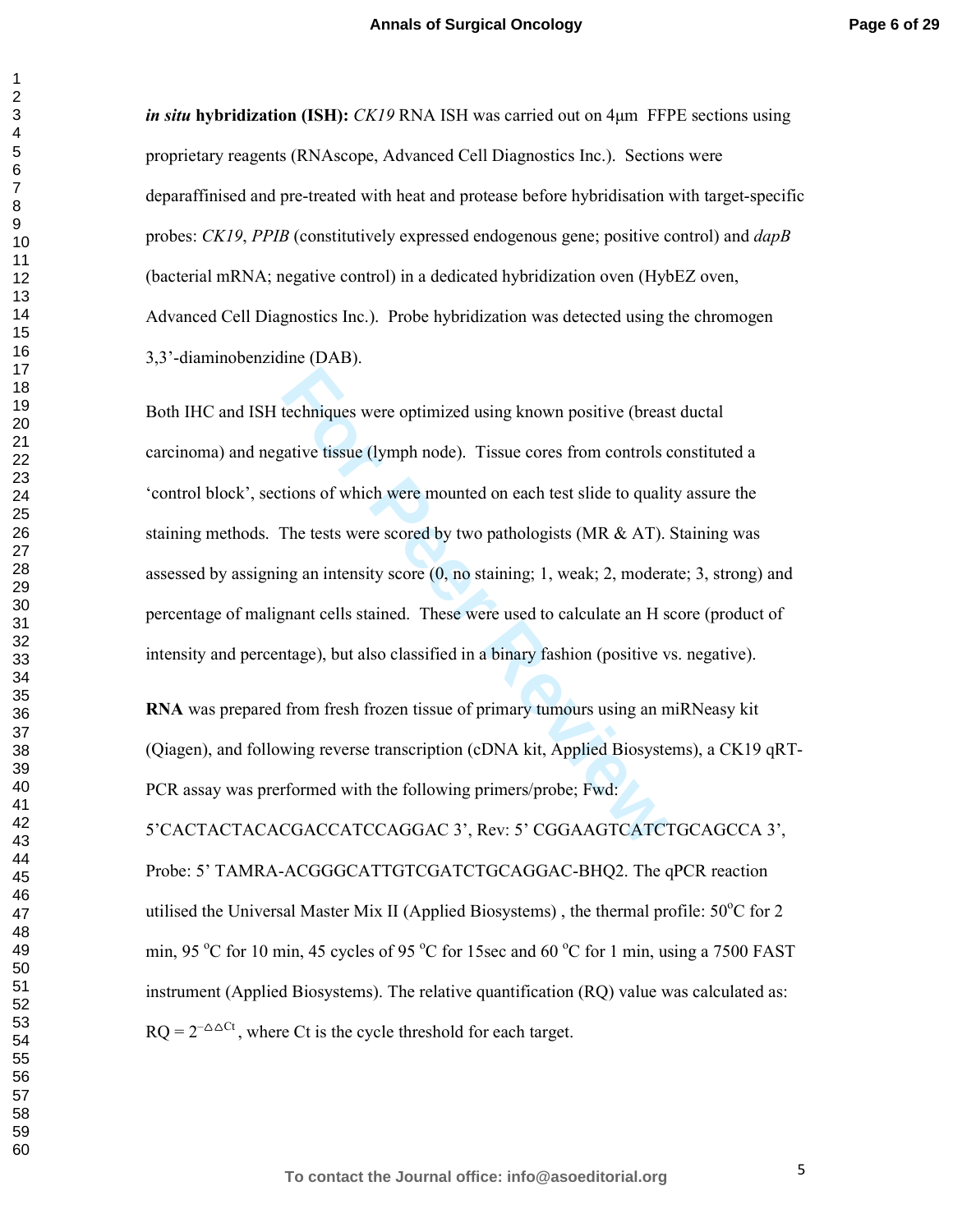$\mathbf{1}$ 

#### **Annals of Surgical Oncology**

**For Properties All and Set All and Set All and Set All and Set All and Set All and Set All and Set All and Set All and Set 250 C. The rise time required for precipitation of magness 65°C. The rise time required for preci** Cohort 2: **OSNA:** OSCC biopsies from cohort 2 with mass between 50 and 600 mg were snap frozen and stored at -80°C until shipment to Sysmex on dry ice. Samples were processed according to manufacturer's instructions (Sysmex, Kobe, Japan) using a designated instrument (RD-100 *i*) and reagent system (LYNOAMP & LYNORHAG). Individual tumour samples were placed in 4 ml of homogenizing buffer LYNORHAG (0.2 M glycine-HCl pH 3.5, 5% Brij35 and 20% DMSO), and homogenised for 60 s at 10 000 rpm with a Polytron System PT1300D (Kinematica AG, Switzerland) and LYNOPREP blades to prepare a homogeneous lysate. 1 ml of lysate was centrifuged to remove cell debris and then further diluted 1:10 and 1:100 with LYNORHAG. The diluted lysates were used directly for amplification without RNA extraction or purification. Isothermal amplification reactions were performed at 65°C. The rise time required for precipitation of magnesium pyrophosphate to reach a turbidity of 0.1 OD at 465 nm was obtained for each sample and the number of *CK19* mRNA copies determined using a calibration curve. OSNA was classified as following: (-) = < 250 copies; (-L) = < 250 copies; (+) = > 250 & < 5000 copies, (++) = > 5000 copies;  $(+)$  or  $(+)$  were positive results, while  $(-)$  or  $(-)$  were negative

RNA quality was analysed for negative (- or -L) samples in order to exclude false negatives. OSNA lysates were processed with the Qiagen RNeasy kit (Qiagen, Venlo, Netherlands). Total RNA was quantified spectrophotometrically (260/280 nm ratio). RNA integrity was assessed using RNA Integrity Number (RIN) with a Bioanalyser (Agilent, Santa Clara, CA, USA).

**RNA** was prepared from unused OSNA lysates and from a separate aliquot of fresh frozen tissue from the same tumours, reverse transcribed and subject to *CK19* qRT-PCR assay as described above.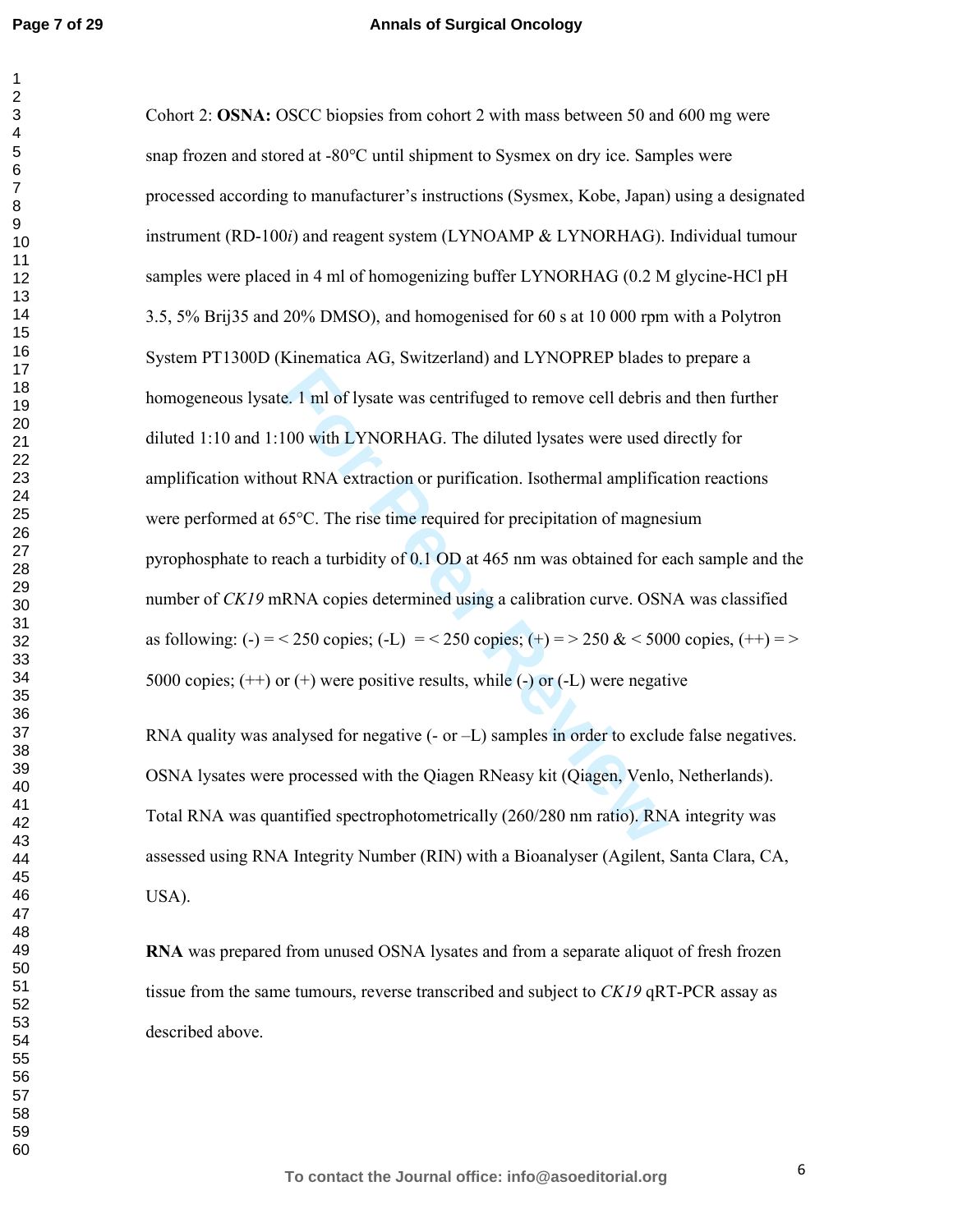Inter-plate qRT-PCR variation was reduced by using the ∆∆Ct method to normalise expression with respect to two tumours that had previously been shown to highly express CK19. A technical threshold of 0.005 x the mean ∆Ct of the reference tumours was observed in two experiments and was adopted to distinguish positive from negative *CK19* expression in all qRT-PCR experiments.

 $\mathbf{1}$  $\overline{2}$  $\overline{\mathbf{4}}$  $\overline{7}$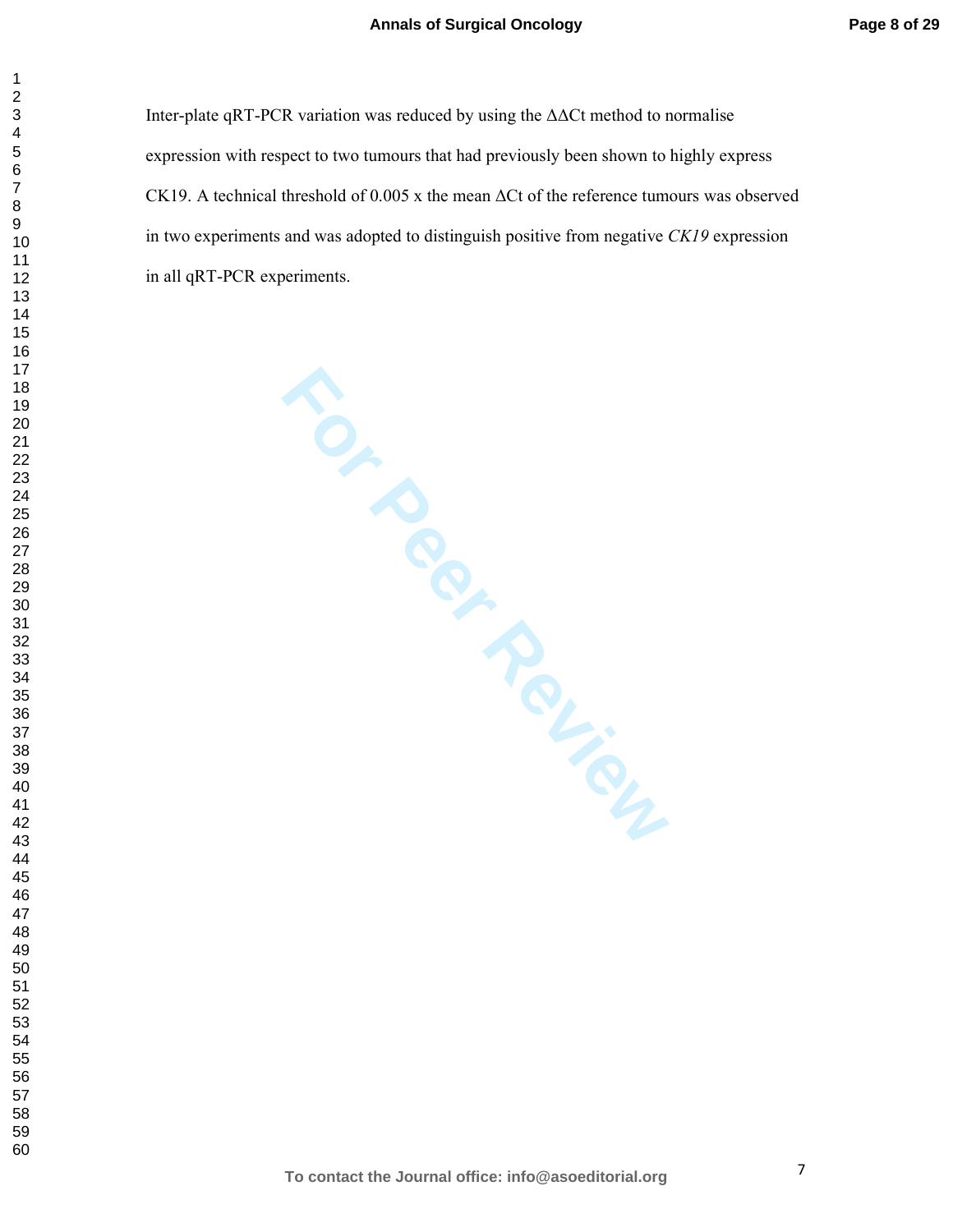$\mathbf{1}$ 

#### **Results**

**Cohort 1.** Of 43 primary cT1/T2N0 tumours tested with CK19 IHC, 21 (48.8%) were positive. 29 of 39 primary tumours evaluable in *CK19* RNA ISH tests were *CK19* positive (74.4%), 4 failed quality assurance checks. CK19 IHC was concordant with the *CK19* RNA ISH in 26 of 39 cases (66.7%). For both tests, the staining was generally weak and heterogeneous (Figures 1 & 2) with positive cases having H scores between 5 to 200. Discordant cases (n=13) had lower H scores (Mean 42.7, Range 5-160). Of the 13 discordant results, 9 were positive in RNA ISH and negative in IHC, reflecting higher sensitivity of RNA ISH. Stage I/II OSCC was less likely to be positive by IHC than stage III/IV (P<0.01). No such discrepancy was observed for RNA ISH.

For Fig. 2013) had lower H scores (Mean 42.7, Range 5-160). On<br>tive in RNA ISH and negative in IHC, reflecting higher<br>II OSCC was less likely to be positive by IHC than stag<br>y was observed for RNA ISH.<br>The positive by IHC CK19 IHC and *CK19* RNA ISH were concordant in 6 of 8 cases with corresponding lymph node metastases, omitting two failed tests (Table 1). In one case, the primary tumour was positive for both tests, but the corresponding lymph node metastasis was negative (patient 3392: Figure 2, Table 1). Lymph nodes with no evidence of metastatic carcinoma (n=26) did not contain any CK19 positive cells. There were no epithelial lymph node inclusions (salivary or thyroid), however, in one case CK19 positive perinodal salivary gland tissue was included in the section, but this might have been dissected free prior to analysis in an SLNB protocol.

18 of 26 (69%) primary cT1/T2N0 tumour tissues were positive for *CK19* mRNA by qRT-PCR. *CK19* qRT-PCR was concordant with IHC in 16 of 26 cases (62%) and with *CK19* RNA ISH in 13 of 22 cases (59%)(Table 2). Discordant IHC cases tended to be positive by qRT-PCR (7/10). By contrast, discordant ISH cases were equally likely to be positive or negative (4/9 positive by qRT-PCR), however, the ISH positives had lower H scores (mean 33.0, range 5-160).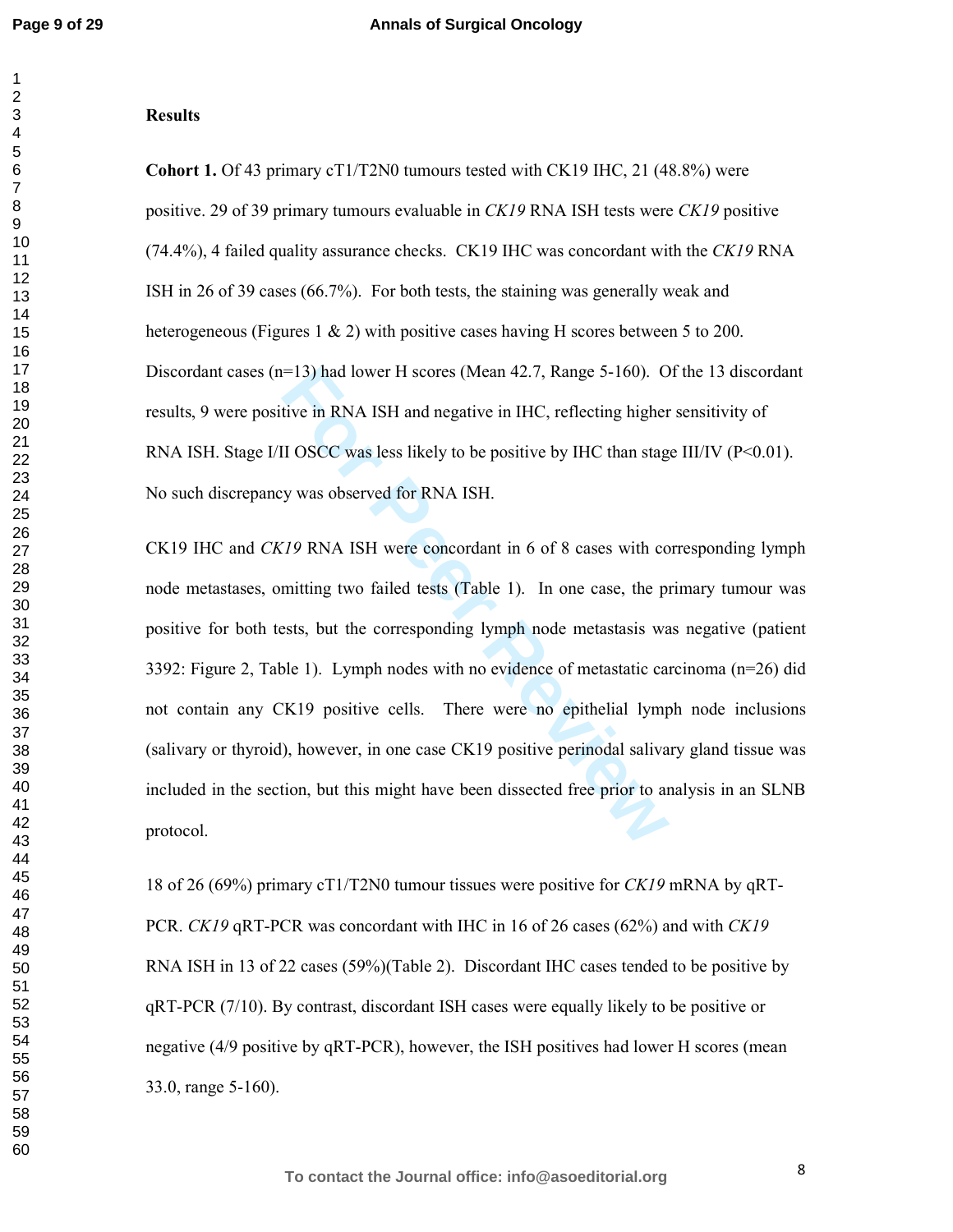**Cohort 2.** Of 87 primary tumour samples analysed by OSNA, 7 were excluded owing to compromised RNA integrity (low RIN). Examination of representative, H&E stained sections from the 43 Danish samples identified 5 that did not contain tumour tissue by pathological examination, one with compromised RNA integrity. The remaining 4 were OSNA positive: 2 contained oral epithelium and 2 contained salivary tissue. Of 76 tumour samples, 61 (80%) were *CK19* mRNA positive by OSNA, with no correlation for either tumour stage or site (Supplementary table S2).

From Liverpool had sufficient tissue to allow extraction of<br>the tumour. Of these, 23 (59%) were *CK19* positive. qR<br>SNA data in 29/37 (78%) of cases, with OSNA proving<br>ant cases. In order to investigate this more fully, RN 39 of the tumours from Liverpool had sufficient tissue to allow extraction of mRNA from a separate portion of the tumour. Of these, 23 (59%) were *CK19* positive. qRT-PCR data was concordant with OSNA data in 29/37 (78%) of cases, with OSNA proving the most sensitive test in all 8 discordant cases. In order to investigate this more fully, RNA from the OSNA tissue lysates from all 87 samples was subject to qRT-PCR. 4 samples were excluded based on the low RNA levels (GAPDH amplification). 56/83 (67%) of these samples were positive for *CK19* expression, showing concordance with OSNA data in 70/81 (85%) of cases. All discordant cases demonstrated positivity by OSNA but were negative by qRT-PCR.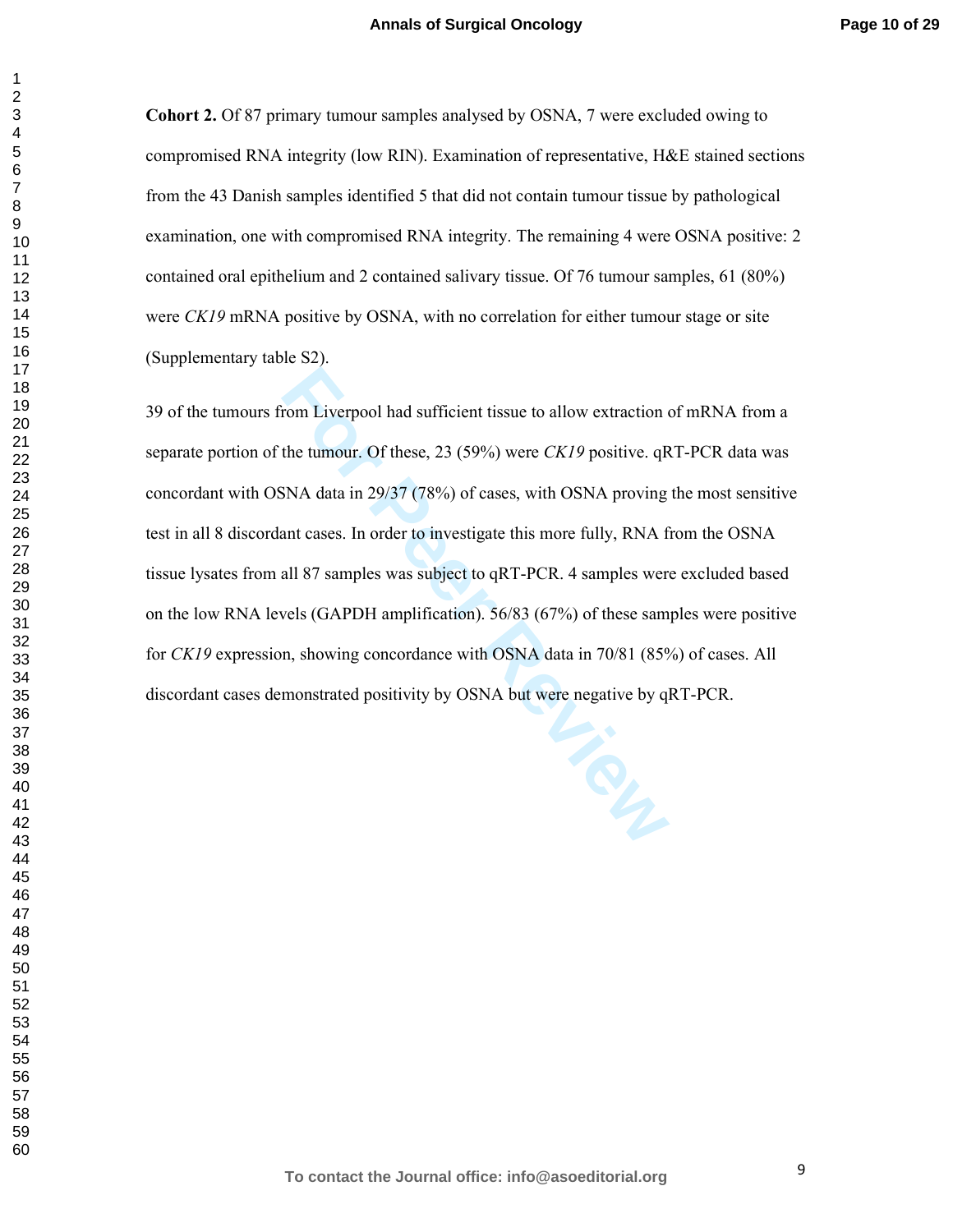#### $\mathbf{1}$   $\overline{2}$

#### **Conclusions**

C has been previously reported to range between 53% as<br>that CK19 can be detected only in a subset of primary t<br>rs from breast, colorectal & stomach sites, all adenocare<br>een clinically validated. Although the chemistry and CK19 expression is detectable in between 50 and 80% of OSCC, depending upon the assay used. RNA-ISH and qRT-PCR are more sensitive than IHC, while OSNA appears to be the most sensitive method. The prevalence of *CK19* expression by OSNA is still, at 80%, insufficient to suggest that OSNA could be used without prior screening of biopsy tissue for CK19, as it could result in 20% of positive lymph nodes being called as false negative. CK19 expression in OSCC has been previously reported to range between 53% and 91%<sup>13,14</sup> and our results confirm that CK19 can be detected only in a subset of primary tumours. In this regard, OSCC differs from breast, colorectal & stomach sites, all adenocarcinomas, where CK19 OSNA has been clinically validated. Although the chemistry and platform available through OSNA appear to be well suited to clinical use in being highly reliable, sensitive and specific, the gene target CK19 appears to offer insufficient expression in OSCC for clinical application. Should a more appropriate gene target (perhaps CK5 or 14) be available, it may be that this would be suitable, subject to the appropriate and necessary clinical validations.

Although, theoretically, OSNA might be used on a fresh biopsy sample to select CK19 positive tumours suitable for OSNA assay in SLNB, concern remains that surrounding oral mucosa or salivary gland could be included leading to a false positive. *CK19* mRNA ISH carried out on an existing FFPE diagnostic biopsy, might be more convenient and provide histological context, avoiding false positives. However, our results show that CK*19* mRNA ISH expression was usually low and heterogeneous, limiting diagnostic confidence and making the assay vulnerable to inter-observer variability. Consequently, we could not suggest a reliable assay to stratify which tumours are suitable for OSNA assay in SLNB.

In one case, the primary tumour was positive and the matched lymph node metastasis was negative by both CK19 ISH and IHC. Contamination in the neck structures with ectopic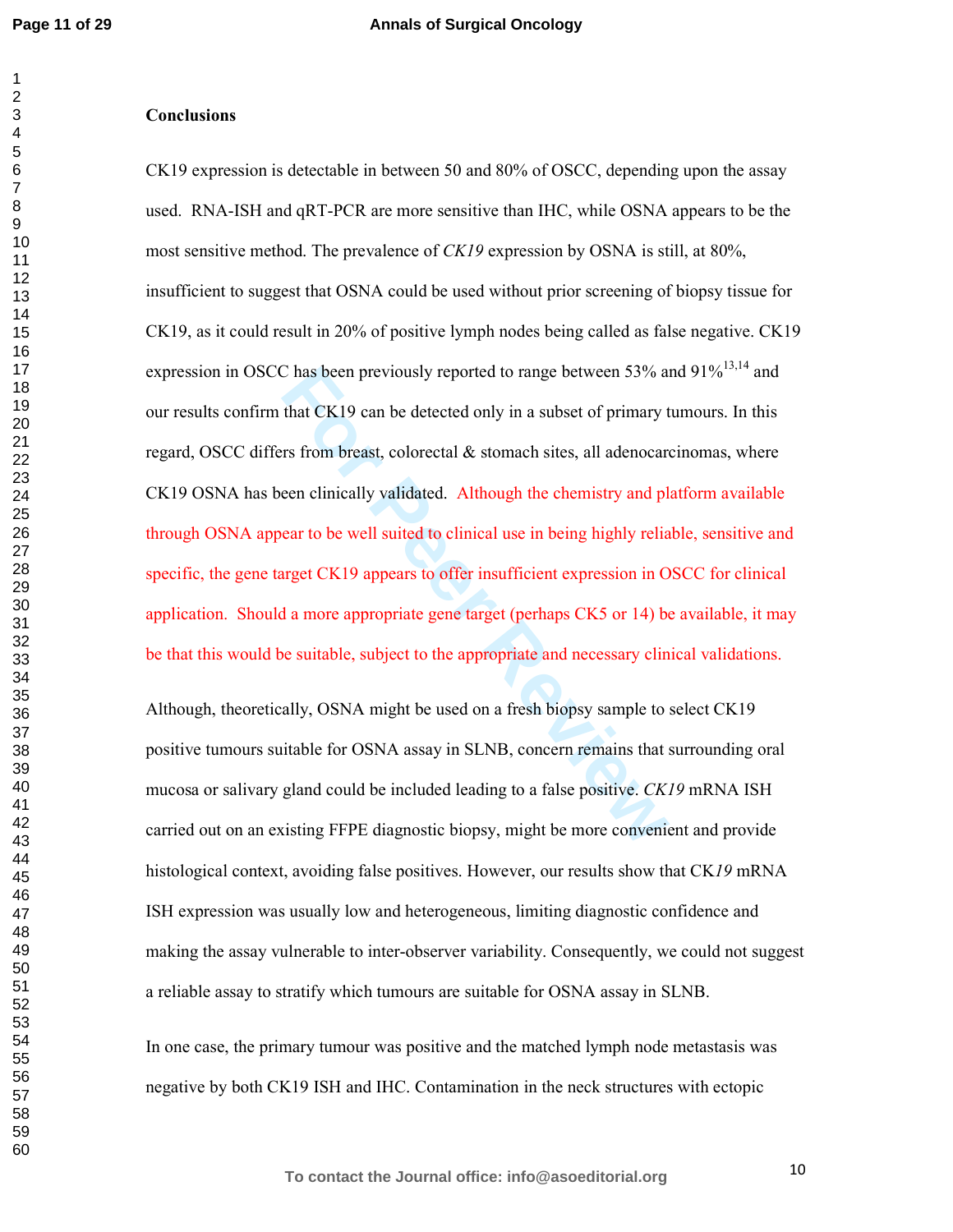salivary  $(0.9\%)^{23}$  or thyroid tissue  $(1.5\%)^{24}$  have been reported either within or immediately surrounding lymph nodes and could produce false positives in any methodology that uses solid specimens. It may be that careful dissection of single SLNB would eliminate this, but again a validation study would be helpful.

readed for potentially burdensome, and clinical<br>The international collaboration between two academic h<br>industry augers well should a more suitable assay becor<br>itionally be applicable to cutaneous SCC and anogenita<br>test's c Our data successfully incorporated a new assay (*CK19* mRNA ISH) and shows potential clinical avenues in OSCC for molecular diagnostics. We have *CK19* data on 123 OSCC which effectively rules out the need for potentially burdensome, and clinically risky, validation studies. The international collaboration between two academic head and neck cancer centres and industry augers well should a more suitable assay become available. Such an assay might additionally be applicable to cutaneous SCC and anogenital SCC which would increase the test's commercial viability. It is encouraging that OSNA assays with differing gene targets, most recently with  $MMP7^{25}$  (matrix-metalloproteinase 7) are available.

The concept of intra-operative diagnostics in OSCC remains attractive, but awaits a suitable assay. At present SLNB analysis is based on evaluation of stepped serial sections from only a proportion of the sentinel node, thus a rapid technique examining the entire sentinel node for tumour deposits may provide more accurate staging. An automated intra-operative method would also avoid the substantial additional workload for the pathology team performing serial SLNB examination. In head  $\&$  neck oncology, intra-operative diagnostics appear even more attractive than in melanoma and breast, as OSCC remains largely a surgically treated disease and completing all surgery in one operation would facilitate the wider acceptance of SLNB.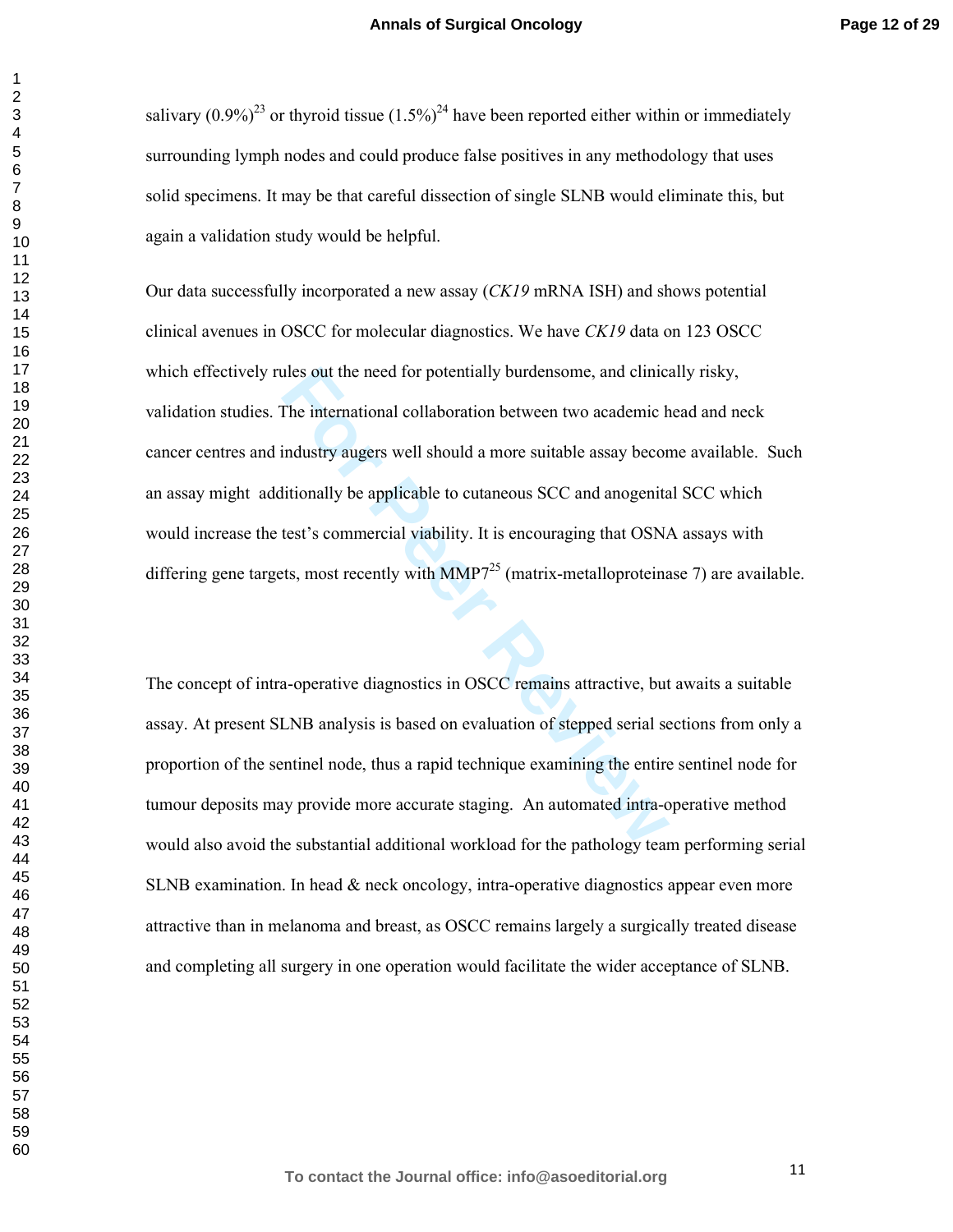**Acknowledgements**: Monika Zaenkert, Gabriele Ebling and Franziska Duerigen, Sysmex Europe GmbH, Germany.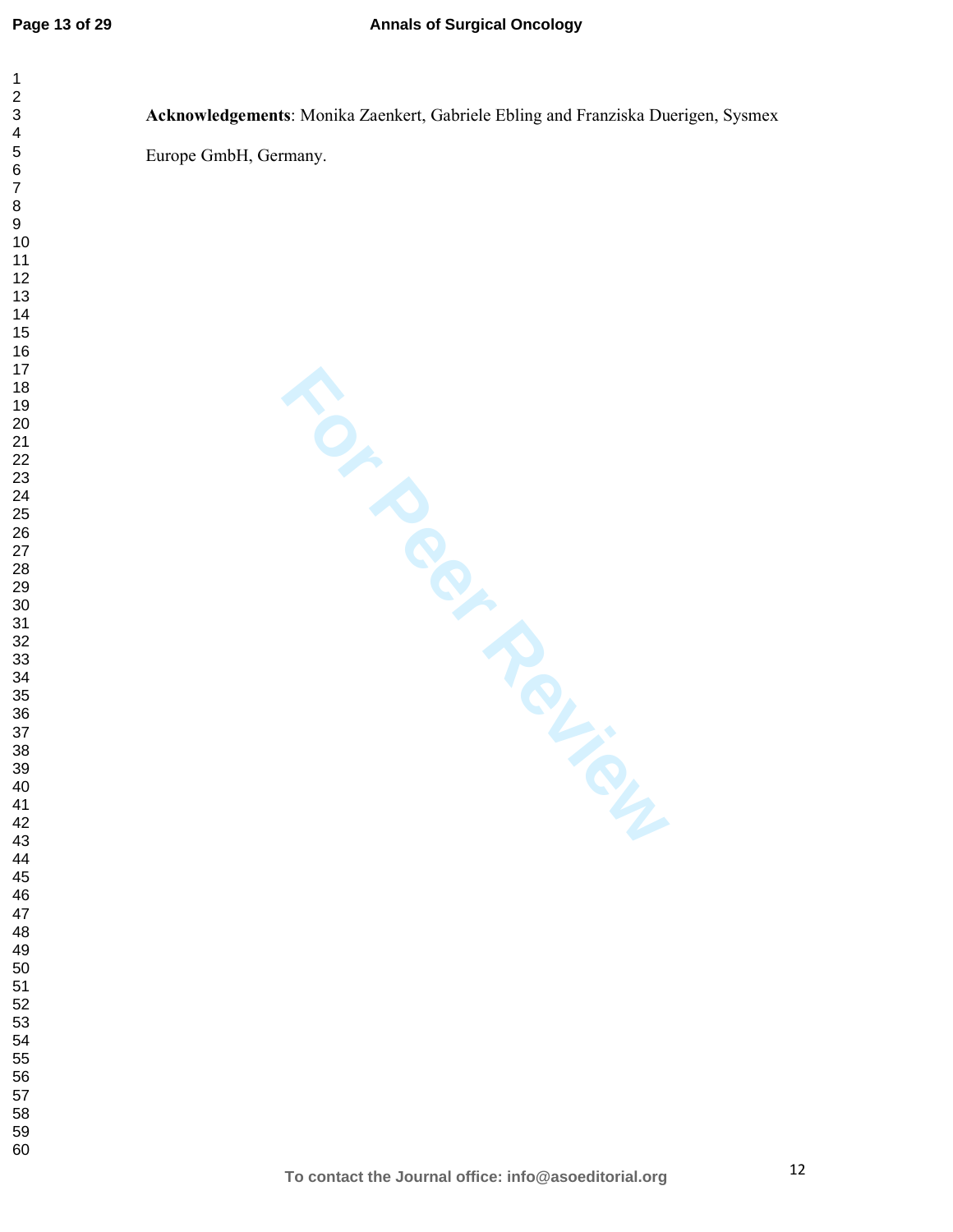**Supplemental Table S1** Summary of characteristics of tumours and tabulated results for cohort 1 and 2

**Supplemental Table S2.** Distribution of *CK19* expression by OSNA and stage

**Table 1** Test results for primary tumours with corresponding lymph node metastases.

**Table 2** qRT-PCR concordance with IHC and ISH staining

**Table 3** Distribution of *CK19* mRNA expression by OSNA

**For Primary tumours with corresponding lymph node r**<br> **For Perrom CONTA CONTA CONTA CONTA CONTA CONTA CONTA CONTA CONTA CONTA CONTA CONTA CONTA CONTA CONTA CONTA CONTA CONTA CONTA CONTA CONTA CONTA CONTA CONTA CONTA CONTA Figure 1** A primary tumour that shows weak, heterogeneous CK19 positivity and a corresponding sub-capsular lymph node metastasis with stronger CK19 staining. This case illustrates the difficulty, with either IHC or ISH, to offer a confident diagnostic test to identify cases from diagnostic biopsy suitable for CK19 OSNA.

**Figure 2** A primary tumour that shows weak, heterogeneous CK19 positivity and a corresponding lymph node metastasis with no CK19 staining. If this case had undergone SLNB analysis using CK19 OSNA, even with the apparent security of a 'positive' primary tumour, it is likely that a false negative result would be returned with consequent undertreatment and neck recurrence.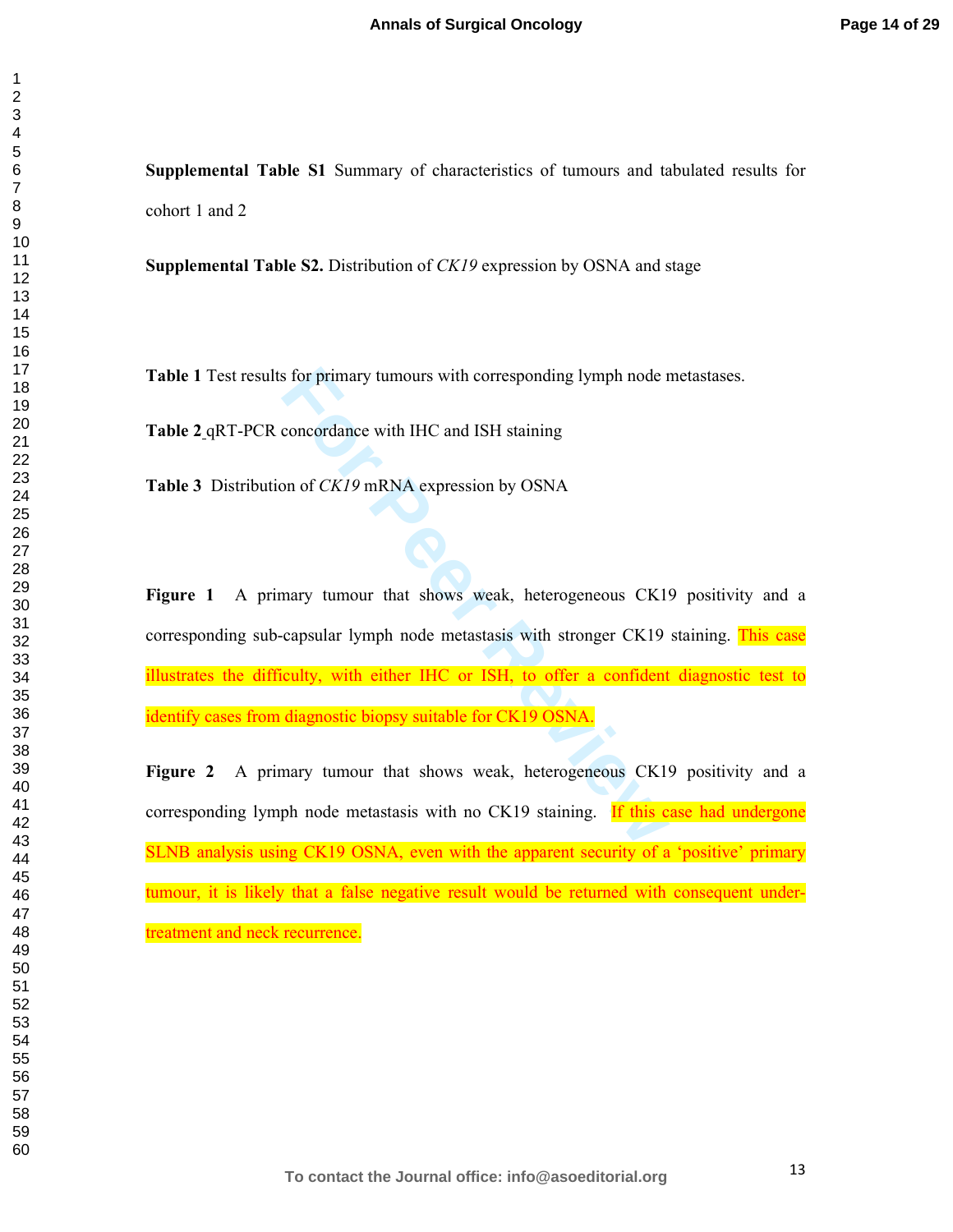#### **References**

- **1.** Pedersen NJ, Jensen DH, Hedback N, et al. Staging of early lymph node metastases with the sentinel lymph node technique and predictive factors in T1/T2 oral cavity cancer: A retrospective single-center study. *Head & neck.* Jun 3 2015.
- **2.** Schilling C, Stoeckli SJ, Haerle SK, et al. Sentinel European Node Trial (SENT): 3-year results of sentinel node biopsy in oral cancer. *European journal of cancer.* Dec 2015;51(18):2777-2784.
- **3.** D'Cruz AK, Vaish R, Kapre N, et al. Elective versus Therapeutic Neck Dissection in Node-Negative Oral Cancer. *The New England journal of medicine.* Aug 6 2015;373(6):521-529.
- **4.** Civantos FJ, Moffat FL, Goodwin WJ. Lymphatic mapping and sentinel lymphadenectomy for 106 head and neck lesions: contrasts between oral cavity and cutaneous malignancy. *The Laryngoscope.* Mar 2006;112(3 Pt 2 Suppl 109):1-15.
- 2777-2784.<br>
Vaish R, Kapre N, et al. Elective versus Therapeutic Neck D<br>
Il Cancer. *The New England journal of medicine*. Aug 6 201:<br>
Moffat FL, Goodwin WJ. Lymphatic mapping and sentinel I<br>
and neck lesions: contrasts be **5.** Tschopp L, Nuyens M, Stauffer E, Krause T, Zbaren P. The value of frozen section analysis of the sentinel lymph node in clinically N0 squamous cell carcinoma of the oral cavity and oropharynx. *Otolaryngology--head and neck surgery : official journal of American Academy of Otolaryngology-Head and Neck Surgery.* Jan 2005;132(1):99-102.
- **6.** Alkureishi LW, Burak Z, Alvarez JA, et al. Joint practice guidelines for radionuclide lymphoscintigraphy for sentinel node localization in oral/oropharyngeal squamous cell carcinoma. *Annals of surgical oncology.* Nov 2009;16(11):3190-3210.
- **7.** Ferris RL, Xi L, Seethala RR, et al. Intraoperative qRT-PCR for detection of lymph node metastasis in head and neck cancer. *Clinical cancer research : an official journal of the American Association for Cancer Research.* Apr 1 2011;17(7):1858-1866.
- **8.** Garrel R, Dromard M, Costes V, et al. The diagnostic accuracy of reverse transcription-PCR quantification of cytokeratin mRNA in the detection of sentinel lymph node invasion in oral and oropharyngeal squamous cell carcinoma: a comparison with immunohistochemistry.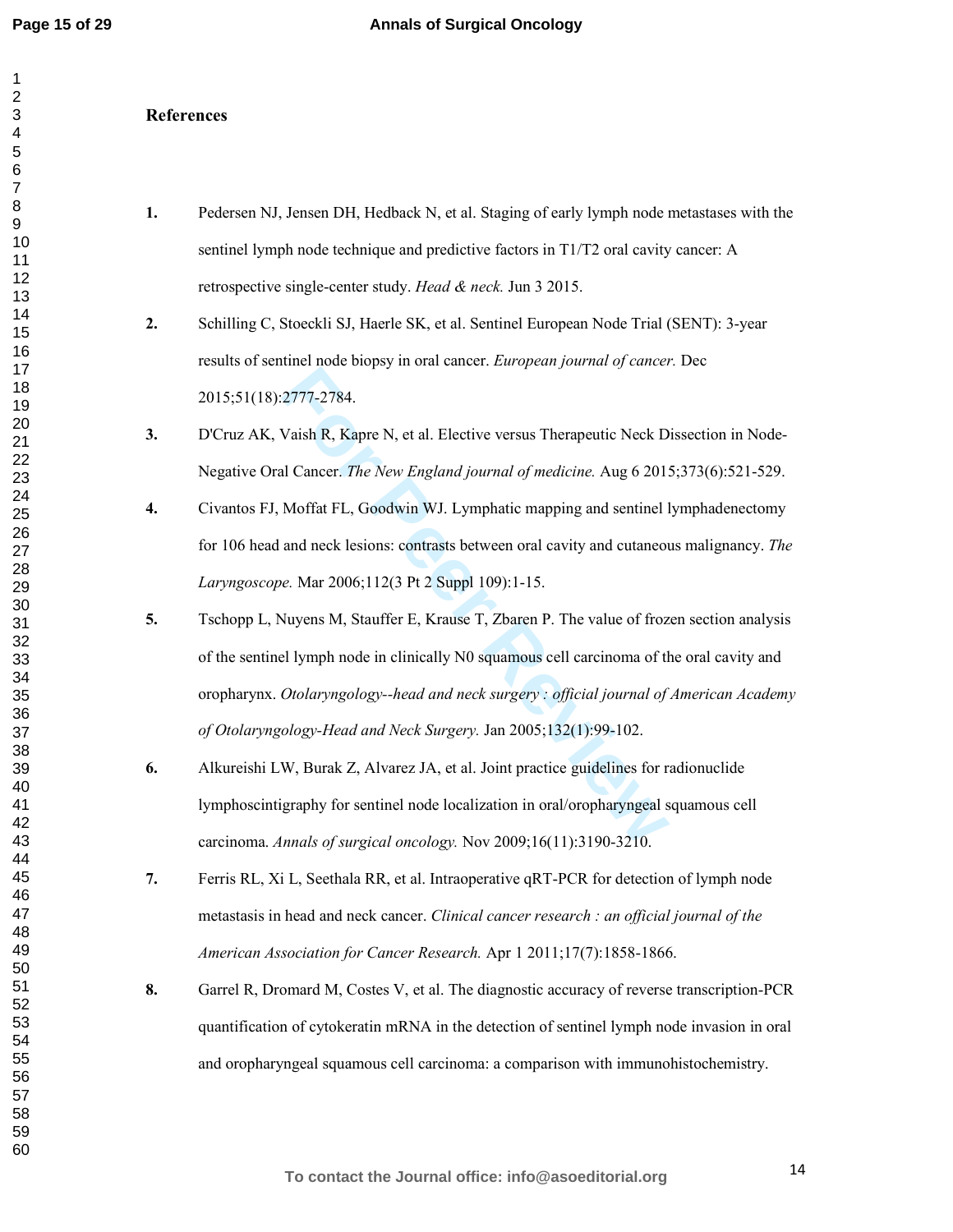*Clinical cancer research : an official journal of the American Association for Cancer Research.* Apr 15 2006;12(8):2498-2505.

- **9.** Notomi T, Okayama H, Masubuchi H, et al. Loop-mediated isothermal amplification of DNA. *Nucleic acids research.* Jun 15 2000;28(12):E63.
- **10.** Snook KL, Layer GT, Jackson PA, et al. Multicentre evaluation of intraoperative molecular analysis of sentinel lymph nodes in breast carcinoma. *The British journal of surgery.* Apr 2011;98(4):527-535.
- **11.** NICE. *Intraoperative tests (RD 100i OSNA system and Metasin test) for detecting sentinel lymph node metastases in breast cancer.* 2013.
- **12.** Klingler S, Marchal F, Rauch P, et al. Using one-step nucleic acid amplification (OSNA) for intraoperative detection of lymph node metastasis in breast cancer patients avoids second surgery and accelerates initiation of adjuvant therapy. *Annals of oncology : official journal of the European Society for Medical Oncology / ESMO.* Sep 2013;24(9):2305-2309.
- perative tests (RD 100i OSNA system and Metasin test) for a<br>netastases in breast cancer. 2013.<br>Aarchal F, Rauch P, et al. Using one-step nucleic acid amplif<br>e detection of lymph node metastasis in breast cancer patient<br>acc **13.** Yamauchi K, Fujioka Y, Kogashiwa Y, Kohno N. Quantitative expression study of four cytokeratins and p63 in squamous cell carcinoma of the tongue: suitability for sentinel node navigation surgery using one-step nucleic acid amplification. *Journal of clinical pathology.*  Oct 2011;64(10):875-879.
- **14.** Zhong LP, Chen WT, Zhang CP, Zhang ZY. Increased CK19 expression correlated with pathologic differentiation grade and prognosis in oral squamous cell carcinoma patients. *Oral surgery, oral medicine, oral pathology, oral radiology, and endodontics.* Sep 2007;104(3):377-384.
- **15.** Shores CG, Yin X, Funkhouser W, Yarbrough W. Clinical evaluation of a new molecular method for detection of micrometastases in head and neck squamous cell carcinoma. *Archives of otolaryngology--head & neck surgery.* Aug 2004;130(8):937-942.
- **16.** Croner RS, Schellerer V, Demund H, et al. One step nucleic acid amplification (OSNA) a new method for lymph node staging in colorectal carcinomas. *Journal of translational medicine.* 2010;8:83.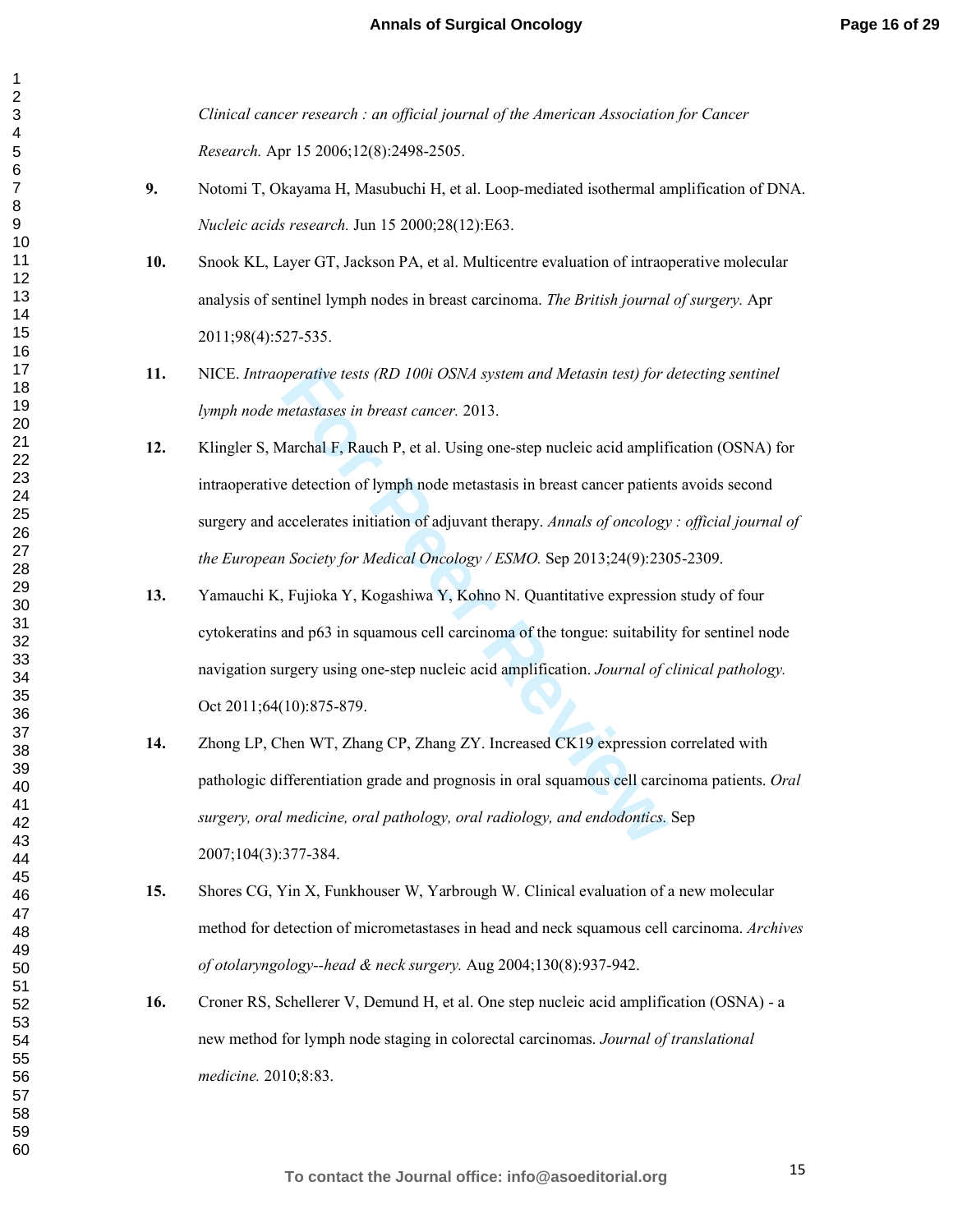$\mathbf{1}$  $\overline{2}$  $\overline{\mathbf{4}}$  $\overline{7}$ 

### **Annals of Surgical Oncology**

| 17. | Yamamoto H, Sekimoto M, Oya M, et al. OSNA-based novel molecular testing for lymph             |
|-----|------------------------------------------------------------------------------------------------|
|     | node metastases in colorectal cancer patients: results from a multicenter clinical performance |
|     | study in Japan. Annals of surgical oncology. Jul 2011;18(7):1891-1898.                         |
| 18. | Kumagai K, Yamamoto N, Miyashiro I, et al. Multicenter study evaluating the clinical           |
|     | performance of the OSNA assay for the molecular detection of lymph node metastases in          |
|     | gastric cancer patients. Gastric cancer : official journal of the International Gastric Cancer |
|     | Association and the Japanese Gastric Cancer Association. Apr 2014;17(2):273-280.               |
| 19. | Yaguchi Y, Sugasawa H, Tsujimoto H, et al. One-step nucleic acid amplification (OSNA) for      |
|     | the application of sentinel node concept in gastric cancer. Annals of surgical oncology. Aug   |
|     | 2011;18(8):2289-2296.                                                                          |
| 20. | Goda H, Nakashiro K, Oka R, et al. One-step nucleic acid amplification for detecting lymph     |
|     | node metastasis of head and neck squamous cell carcinoma. Oral oncology. Oct                   |
|     | 2012;48(10):958-963.                                                                           |
| 21. | Matsuzuka T, Takahashi K, Kawakita D, et al. Intraoperative molecular assessment for lymph     |
|     | node metastasis in head and neck squamous cell carcinoma using one-step nucleic acid           |
|     | amplification (OSNA) assay. Annals of surgical oncology. Nov 2012;19(12):3865-3870.            |
| 22. | Suzuki M, Matsuzuka T, Hashimoto Y, Ikeda M, Saijo S, Omori K. Diagnostic potential of 1-      |
|     | step nucleic acid amplification assay in patients with head and neck squamous cell carcinoma   |
|     | based on CK19 expression in a primary lesion. Head & neck. Dec 24 2014.                        |
| 23. | Shinohara M, Harada T, Nakamura S, Oka M, Tashiro H. Heterotopic salivary gland tissue in      |
|     | lymph nodes of the cervical region. International journal of oral and maxillofacial surgery.   |
|     | Jun 1992;21(3):166-171.                                                                        |
| 24. | Leon X, Sancho FJ, Garcia J, Sanudo JR, Orus C, Quer M. Incidence and significance of          |
|     | clinically unsuspected thyroid tissue in lymph nodes found during neck dissection in head and  |
|     | neck carcinoma patients. The Laryngoscope. Mar 2005;115(3):470-474.                            |
| 25. | Takahashi K, Nakajima K, Shino M, Toyoda M, Takayasu Y, Chikamatsu K. [Prediction of           |
|     | Post-operative Lymph Node Metastasis with a Molecular Biological Test in Head and Neck         |
|     | Cancer]. Nihon Jibiinkoka Gakkai kaiho. Feb 2015;118(2):135-139.                               |
|     |                                                                                                |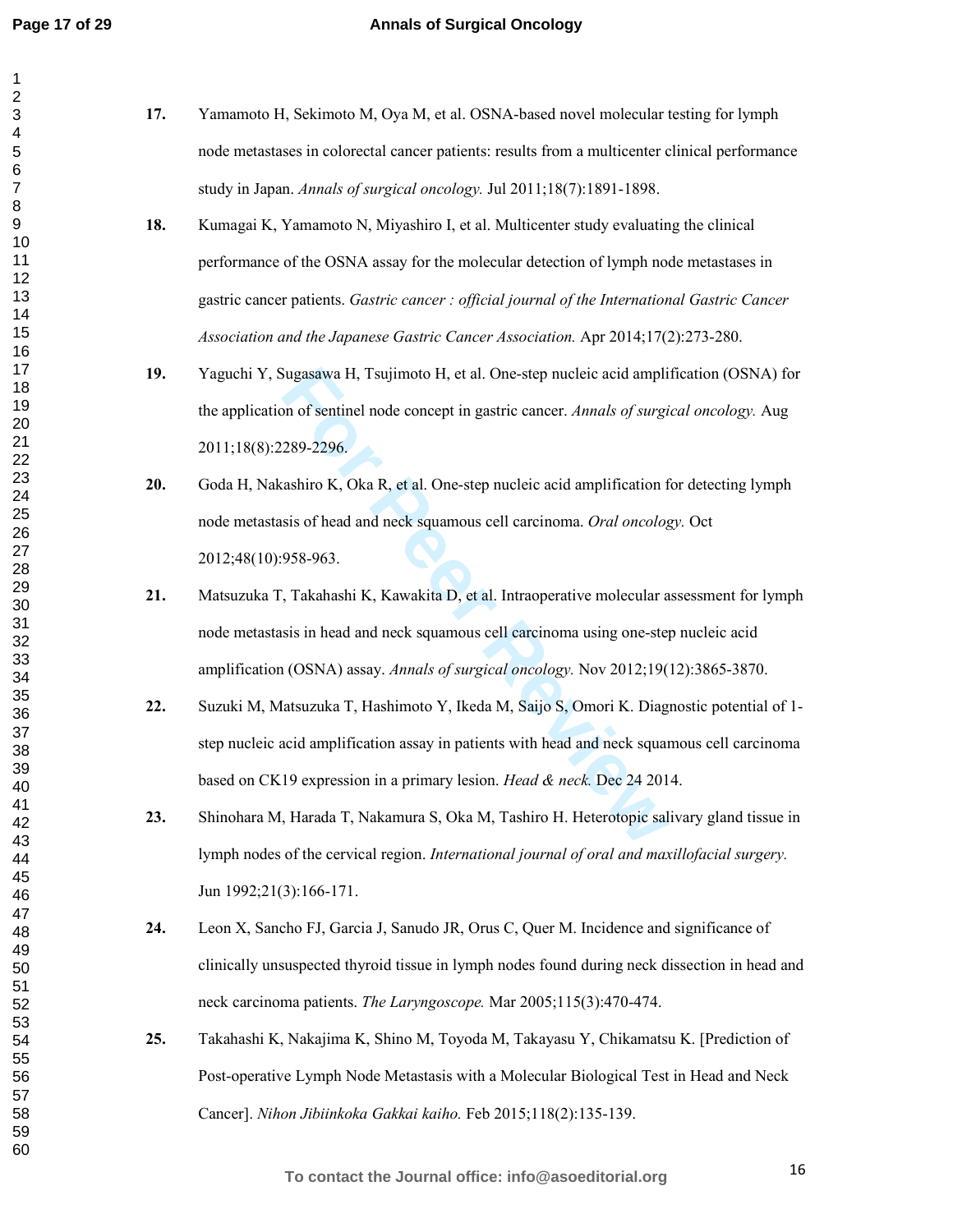$\mathbf{1}$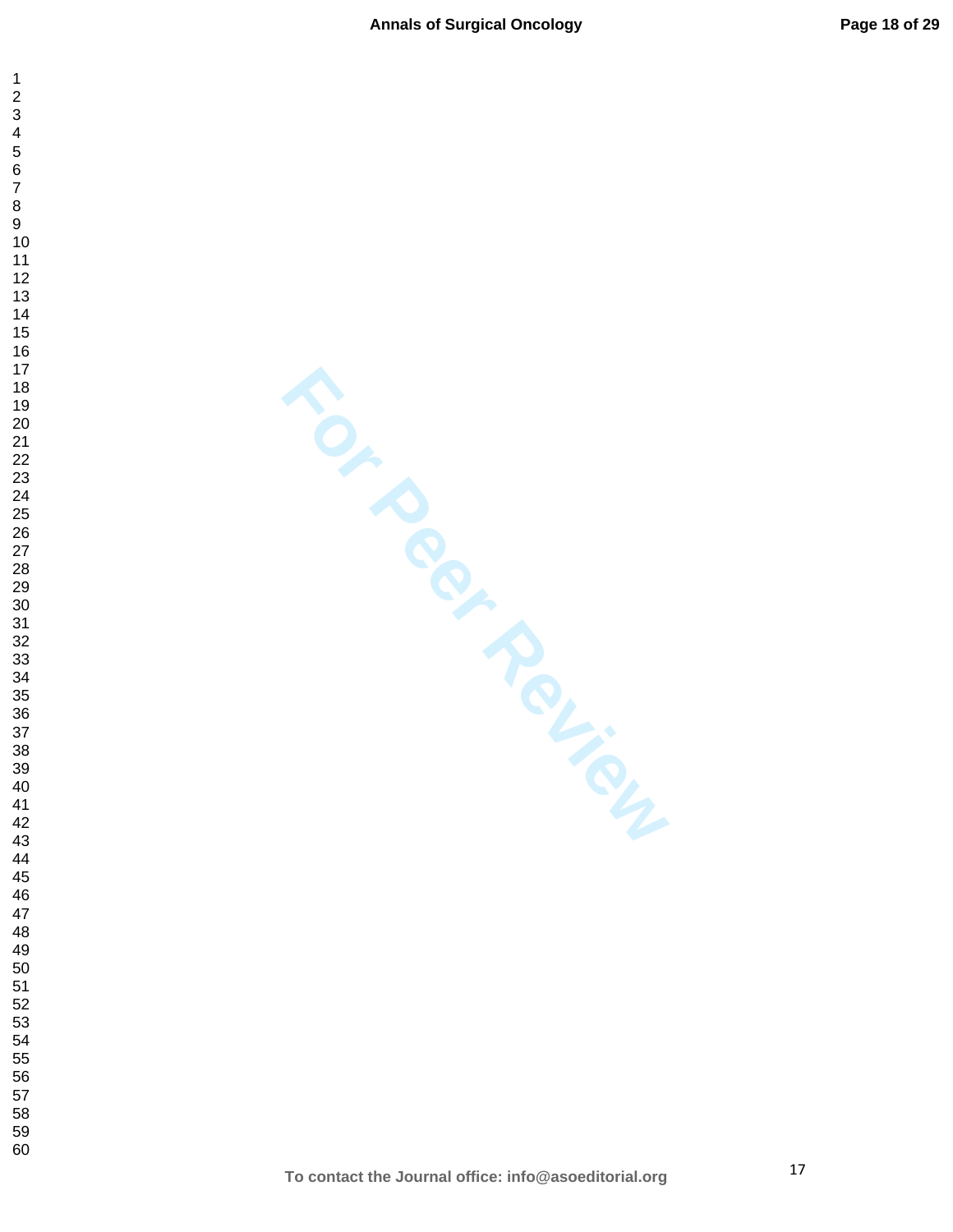CK19 IHC CK19 ISH



**Figure 1 .**  A primary tumour that shows weak, heterogeneous CK19 positivity and a corresponding sub -capsular lymph node metastasis with stronger CK19 staining .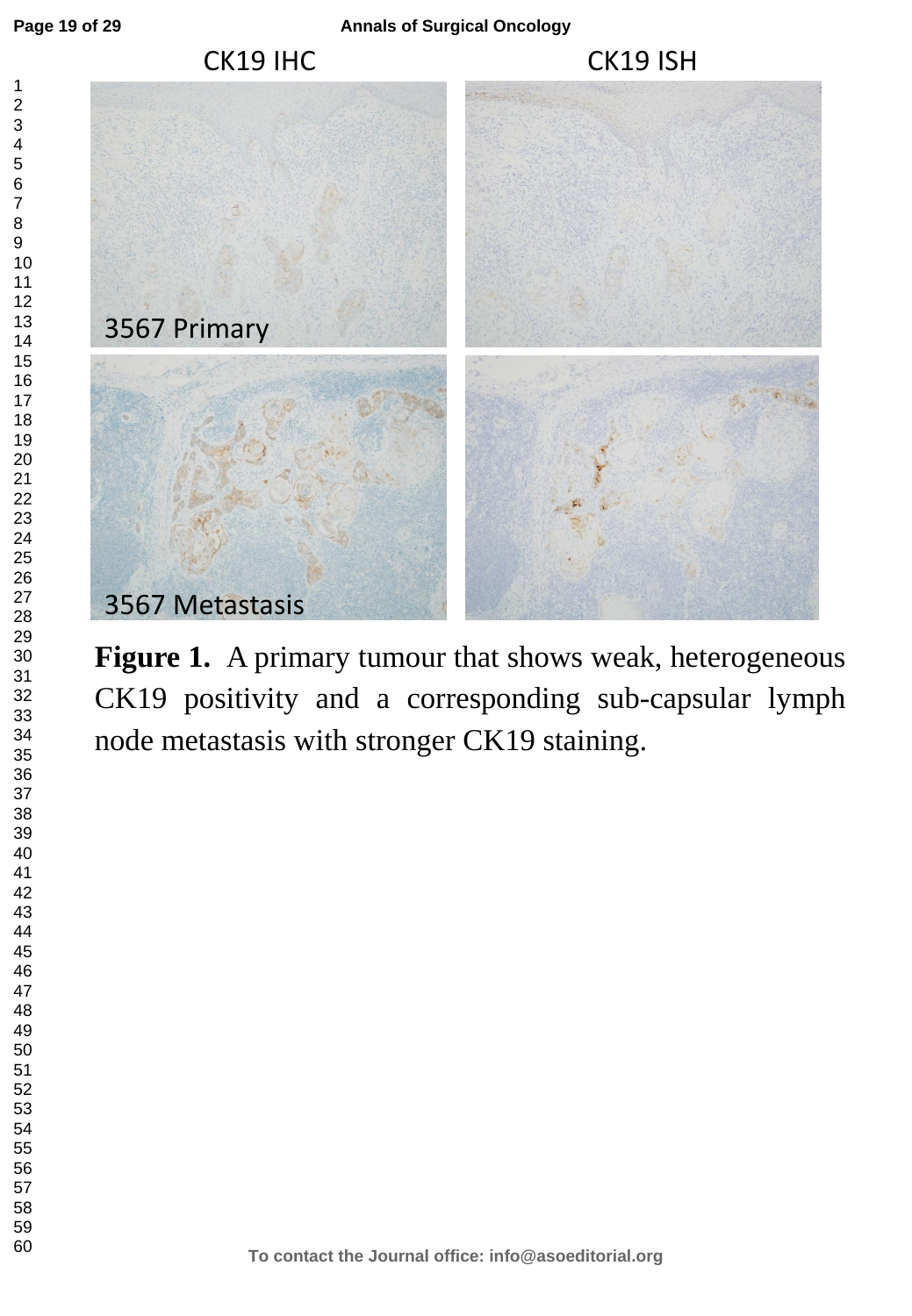CK19 IHC CK19 ISH



**Figure 2.** A primary tumour that shows weak, heterogeneous CK19 positivity and a corresponding lymph node metastasis with no CK19 staining

 $\mathbf 1$  $\overline{2}$  $\overline{4}$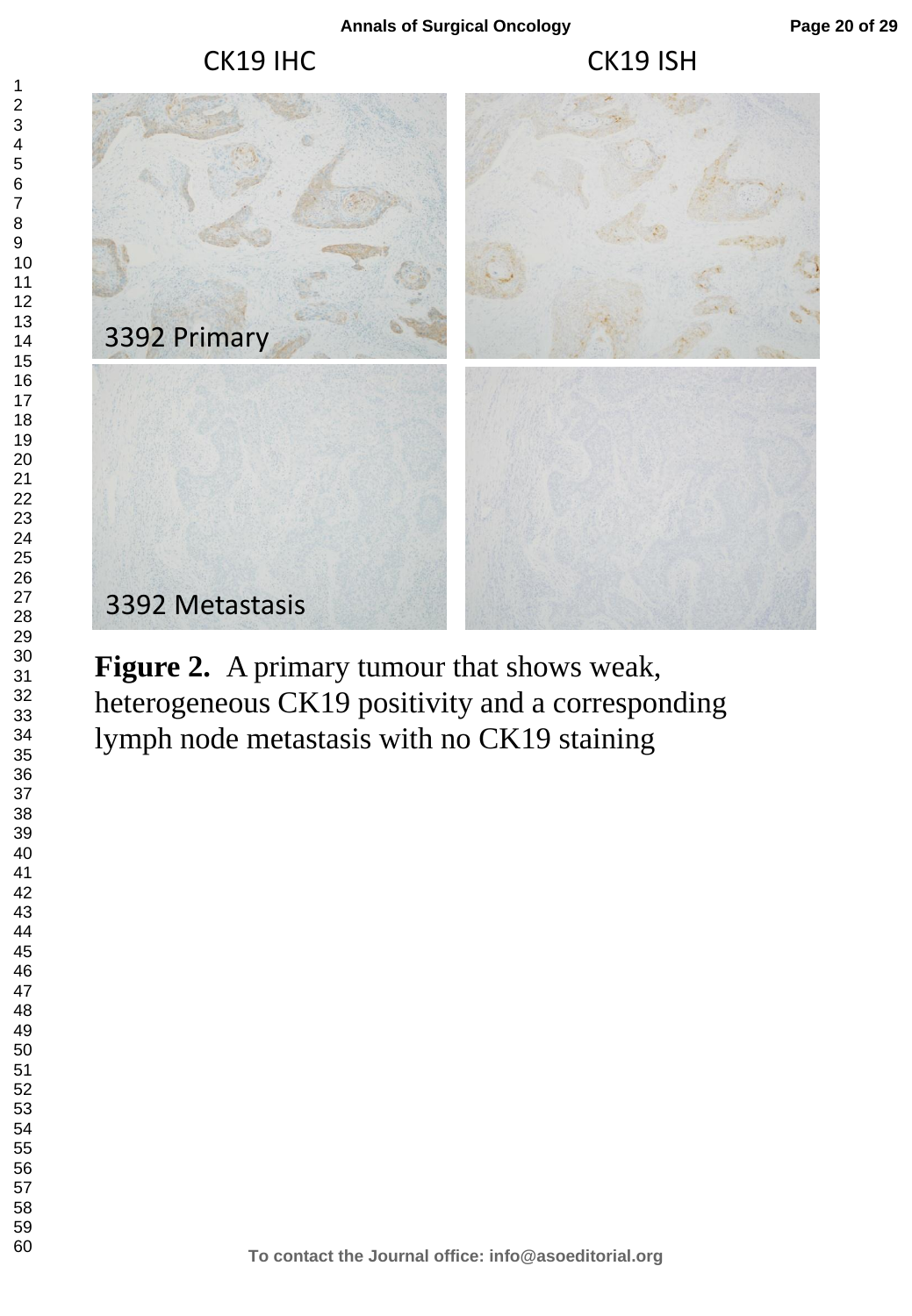$\mathbf{1}$  $\overline{2}$  $\overline{\mathbf{4}}$  $\overline{7}$ 







Yellow = not available, test failed quality assurance checks.

**To contact the Journal office: info@asoeditorial.org**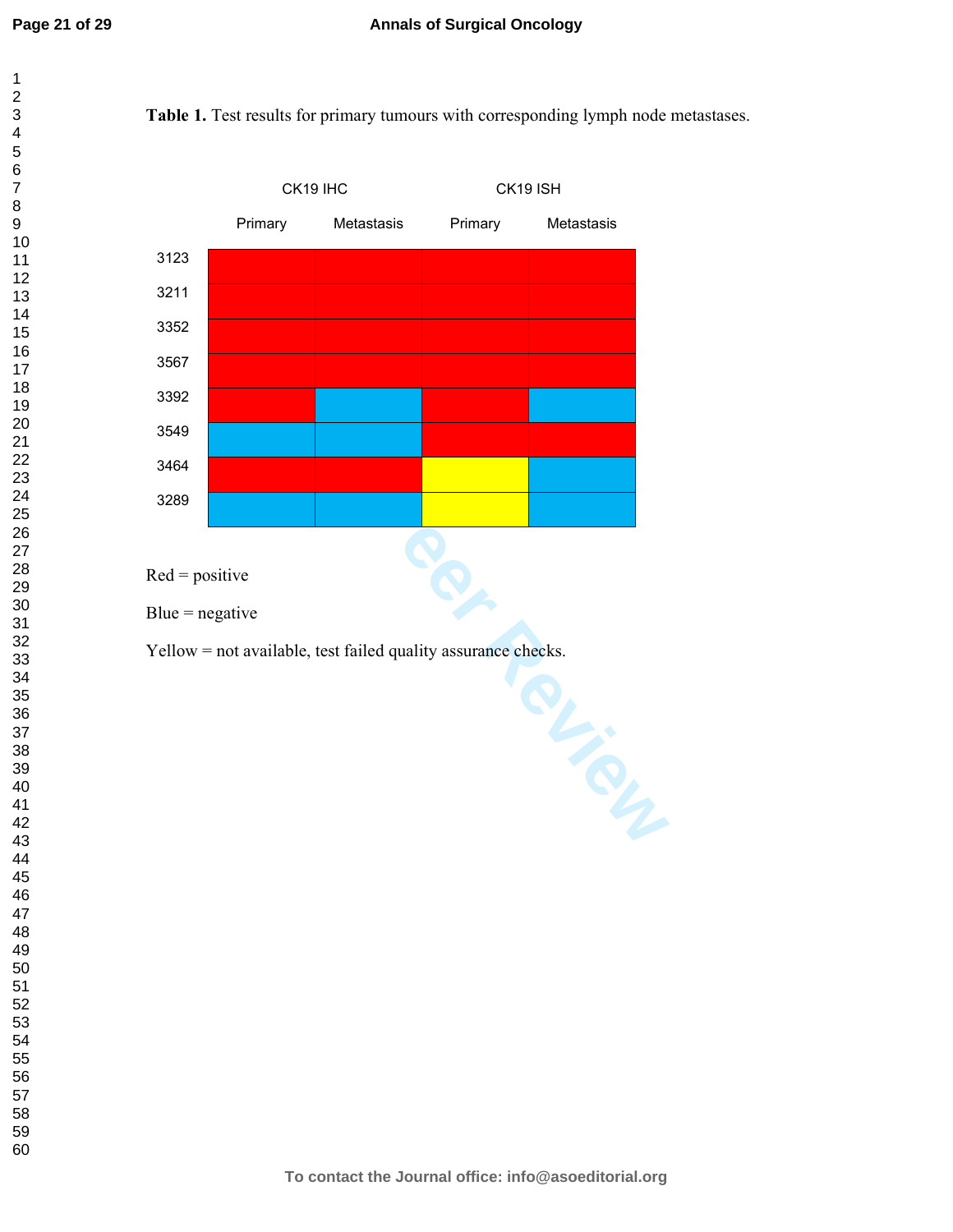Table 2 qRT-PCR concordance with IHC and ISH staining

|           |                   | $\overline{\text{IHC}}$ |                |                  | <b>ISH</b>     |  |
|-----------|-------------------|-------------------------|----------------|------------------|----------------|--|
|           |                   | $\hspace{1.0cm} +$      |                | $\boldsymbol{+}$ |                |  |
| $qRT-PCR$ | $\qquad \qquad +$ | $\overline{11}$         | $\overline{7}$ | $\overline{11}$  | $\overline{4}$ |  |
| $qRT-PCR$ | -                 | $\overline{\mathbf{3}}$ | $\overline{5}$ | $\overline{5}$   | $\overline{2}$ |  |
|           |                   |                         |                |                  |                |  |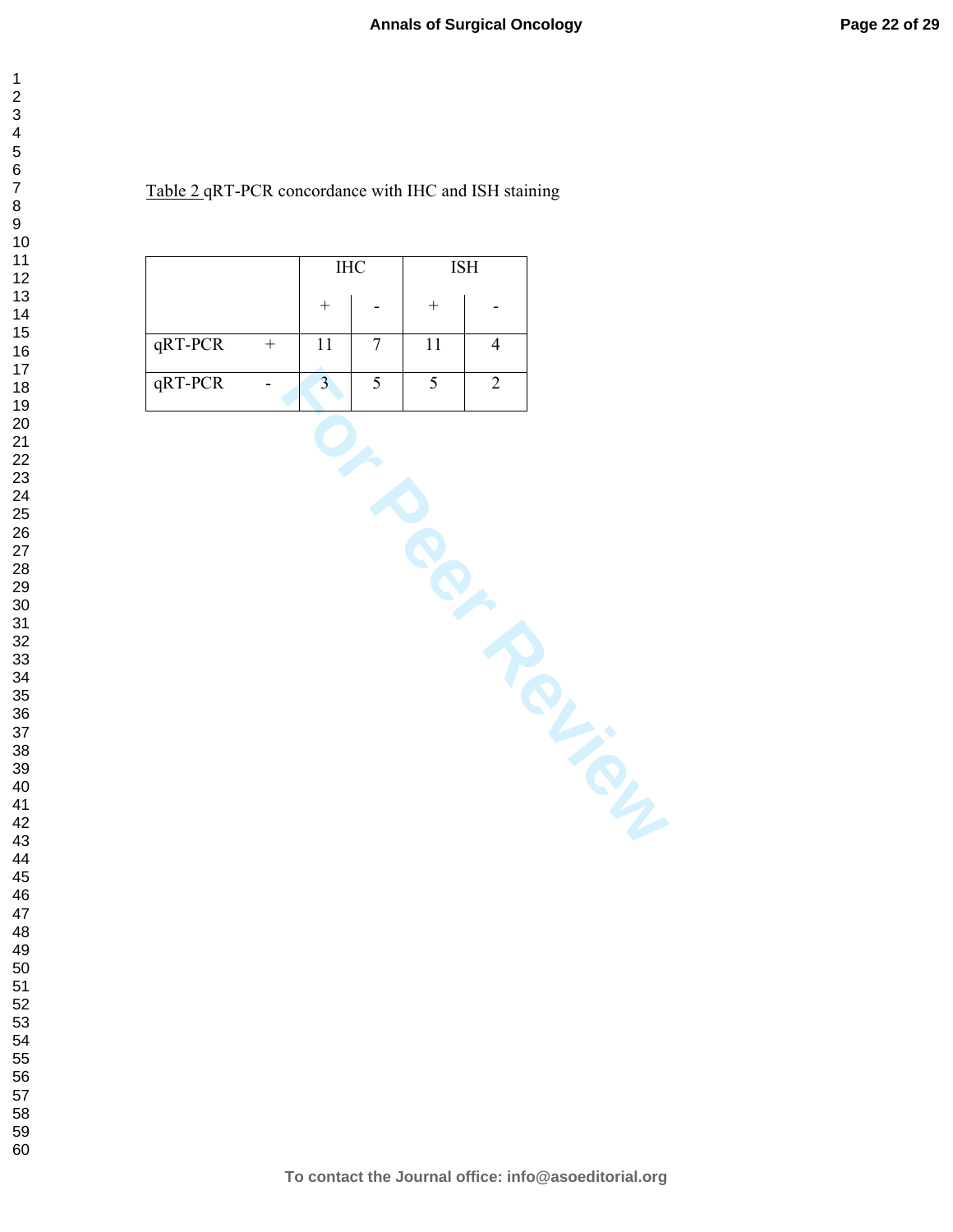$\mathbf{1}$  $\overline{2}$  $\overline{4}$  $\overline{7}$ 

## Table 3 Distribution of *CK19* mRNA expression by OSNA

| <b>OSNA</b>  | <b>Number of samples (%)</b> |       |  |
|--------------|------------------------------|-------|--|
| $(++)$       | 45 (56%)                     | 65    |  |
| $(+)$        | 20 (25%)                     | (81%) |  |
| $(-)$        | 12 (15%)                     | 15    |  |
| $(-L)$       | 3(4%)                        | (19%) |  |
| <b>Total</b> | 80 (100%)                    |       |  |
|              |                              |       |  |

**To contact the Journal office: info@asoeditorial.org**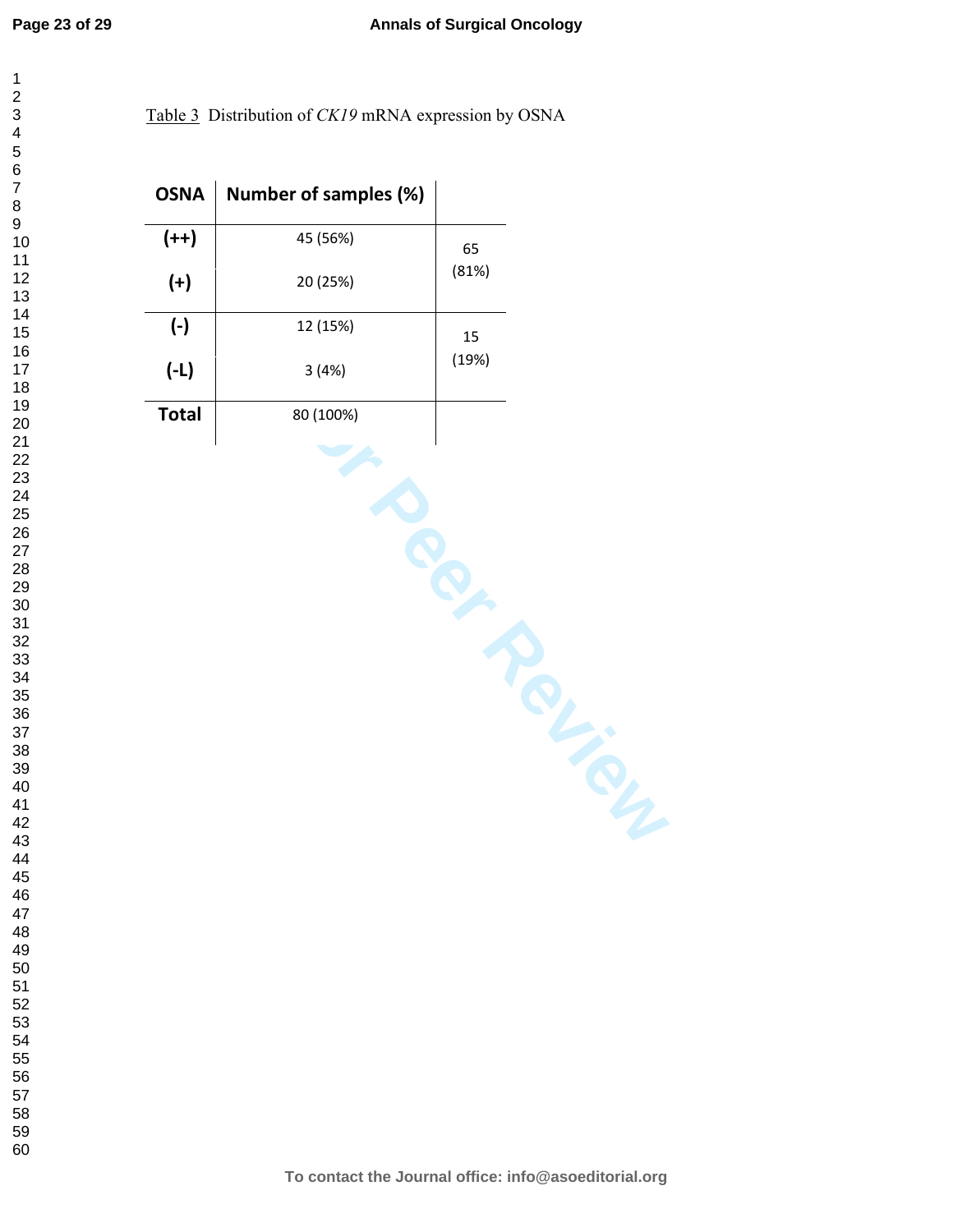# **Annals of Surgical Oncology**

| qRT-PCR<br>3<br><b>Tumour</b><br>node<br>node<br>tumour<br>tumour<br>$\overline{\mathcal{A}}$<br>%<br>$\%$ .<br>ot no Primary vs Met<br>presence<br>score<br>Intensity<br>H score<br>score.<br>Intensity.<br><b>H</b> score. Comments<br>pos/neg<br>site<br>stage<br>score<br>score.<br>5<br>3123 Primary<br><b>SCC</b><br>10<br>10<br>10<br>10<br>$\mathbf{1}$<br>$\overline{1}$<br>tongue (ventral)<br>$\mathbf{1}$<br>1<br>$\overline{4}$<br>6<br>50<br>3123 LN<br>SCC<br>$\mathbf{1}$<br>10<br>10<br>$\mathbf{1}$<br>50<br>$\mathbf{1}$<br>$\mathbf{1}$<br>$\overline{0}$<br>$\overline{0}$<br>$\mathbf{0}$<br>7<br><b>SCC</b><br>$\Omega$<br>$\mathbf{0}$<br>$\mathbf{0}$<br>$\Omega$<br>$\mathbf{0}$<br>3149 Primary<br>tongue (lateral)<br>8<br>$\overline{0}$<br>$\overline{2}$<br>70<br><b>SCC</b><br>$\Omega$<br>$\overline{0}$<br>140<br><b>FOM</b><br>3153 Primary<br>$\Omega$<br>$\overline{\phantom{0}}$<br>9<br>3165 Primary<br><b>SCC</b><br>50<br>50<br>$\mathbf{1}$<br>20<br>20<br>$\mathbf{1}$<br>tongue (lateral)<br>$\overline{2}$<br>$\mathbf{1}$<br>$\mathbf 1$<br>10 3165 LN<br>No tumour<br>$\mathbf{0}$<br><b>SCC</b><br>$\overline{0}$<br>$\mathbf{0}$<br>$\mathbf{0}$<br>$\mathbf{0}$<br>$\mathbf{0}$<br><b>FOM</b><br>3172 Primary<br>$\mathbf{0}$<br>$\mathbf{0}$<br>$\mathbf{1}$<br>$\overline{2}$<br>11<br>12 3172 LN<br>No tumour<br>3188 Primary<br><b>SCC</b><br>$\mathbf{0}$<br>$\mathbf{0}$<br>$\mathbf{0}$<br>$\mathbf{0}$<br>$\mathbf{0}$<br>$\Omega$<br>$\mathbf{0}$<br>$\Omega$<br>$\mathbf{0}$<br><b>FOM</b><br>$\overline{\phantom{a}}$<br>13<br>3188 LN<br>No tumour<br>$14$ 3211 Primary<br><b>SCC</b><br>50<br>20<br>20<br>50<br>$\mathbf{1}$<br>$\overline{1}$<br>buccal<br>15 3211 LN<br>SCC<br>70<br>70<br>$\overline{2}$<br>25<br>50<br>$\mathbf{1}$<br>$\mathbf{1}$<br>$\mathbf{1}$<br>20<br>16 3212 Primary<br><b>SCC</b><br>$\Omega$<br>$\overline{0}$<br>$\mathbf{0}$<br>20<br><b>FOM</b><br>$\Omega$<br>$\overline{1}$<br>17 3212 LN<br>No tumour<br>$\mathbf{0}$<br>$\overline{0}$<br>50<br>50<br>3229 Primary<br><b>SCC</b><br>$\mathbf{0}$<br>$\Omega$<br>tongue (anterior)<br>18<br>20<br><b>SCC</b><br>$\overline{2}$<br>40<br>10<br>10<br><b>FOM</b><br>3232 Primary<br>$\overline{1}$<br>$\mathbf{1}$<br>-1<br>19<br>3232 LN<br>CK19 ISH background<br>No tumour<br>$20 \frac{3232 \text{ LN}}{3258 \text{ Prir}}$<br>21 3258 LN<br>3258 Primary<br>50<br><b>SCC</b><br>70<br>70<br>50<br>$\mathbf{1}$<br><b>FOM</b><br>$\mathbf{1}$<br>$\overline{1}$<br>$\overline{1}$<br>$\overline{2}$<br>No tumour<br>22 3274 LN<br>No tumour<br>23 3274 Primary<br>20<br><b>SCC</b><br>90<br>90<br>20<br>$\mathbf{1}$<br>$\overline{1}$<br>$\mathbf{0}$<br>tongue (ventral)<br>$\overline{3}$<br>$\mathbf{1}$<br>24 3288 LN<br>No tumour<br>25 3288 Primary<br>20<br>20<br>50<br>100<br><b>SCC</b><br>$\overline{2}$<br>$\mathbf{1}$<br>tongue (ventral)<br>26 3289 Primary<br><b>SCC</b><br>$\Omega$<br>$\Omega$<br>$\Omega$<br>CK19 ISH internal control negative<br><b>FOM</b><br>в<br>$\mathbf 0$<br>27 3289 LN<br>SCC<br>$\mathbf 0$<br>$\mathbf 0$<br>$\mathbf 0$<br>$\mathbf 0$<br>$\mathbf 0$<br>$\mathbf 0$<br>$\mathbf 0$<br>3333 Primary<br><b>SCC</b><br>$\overline{0}$<br>$\mathbf{0}$<br>$\mathbf{0}$<br>$\mathbf{0}$<br>$\Omega$<br>$\overline{0}$<br>CK19 ISH internal control weak<br>$\Omega$<br>$\Omega$<br>tongue (ventral)<br>$\mathcal{P}$<br>28<br>3333 LN<br>$\mathbf 0$<br>No tumour<br>$\mathbf 0$<br>$\mathbf 0$<br>$\mathbf 0$<br>CK19 ISH internal control weak<br>29 3340 Primary<br>5 <sup>5</sup><br>5 <sup>5</sup><br><b>SCC</b><br>100<br>$\overline{1}$<br>100<br>tongue (ventral)<br>$\mathbf{1}$<br>$\overline{\phantom{0}}$<br>30 3340 LN<br>No tumour<br>10<br>20<br>31 3341 Primary<br><b>SCC</b><br>$\mathbf{0}$<br>$\mathbf{0}$<br>$\mathbf{0}$<br>$\overline{2}$<br>$\Omega$<br>tongue (ventral)<br>$\mathcal{P}$<br>32 3352 LN<br>SCC<br>$\overline{2}$<br>100<br>200<br>$\overline{2}$<br>70<br>140<br>$\mathbf{1}$<br>$\mathbf{1}$<br>$\overline{2}$<br>100<br>$\overline{2}$<br>100<br>200<br>33 3352 Primary<br>200<br><b>FOM</b><br>Adenosq. ca. |           |
|-------------------------------------------------------------------------------------------------------------------------------------------------------------------------------------------------------------------------------------------------------------------------------------------------------------------------------------------------------------------------------------------------------------------------------------------------------------------------------------------------------------------------------------------------------------------------------------------------------------------------------------------------------------------------------------------------------------------------------------------------------------------------------------------------------------------------------------------------------------------------------------------------------------------------------------------------------------------------------------------------------------------------------------------------------------------------------------------------------------------------------------------------------------------------------------------------------------------------------------------------------------------------------------------------------------------------------------------------------------------------------------------------------------------------------------------------------------------------------------------------------------------------------------------------------------------------------------------------------------------------------------------------------------------------------------------------------------------------------------------------------------------------------------------------------------------------------------------------------------------------------------------------------------------------------------------------------------------------------------------------------------------------------------------------------------------------------------------------------------------------------------------------------------------------------------------------------------------------------------------------------------------------------------------------------------------------------------------------------------------------------------------------------------------------------------------------------------------------------------------------------------------------------------------------------------------------------------------------------------------------------------------------------------------------------------------------------------------------------------------------------------------------------------------------------------------------------------------------------------------------------------------------------------------------------------------------------------------------------------------------------------------------------------------------------------------------------------------------------------------------------------------------------------------------------------------------------------------------------------------------------------------------------------------------------------------------------------------------------------------------------------------------------------------------------------------------------------------------------------------------------------------------------------------------------------------------------------------------------------------------------------------------------------------------------------------------------------------------------------------------------------------------------------------------------------------------------------------------------------------------------------------------------------------------------------------------------------------------------------------------------------------------------------------------------------------------------------------------------------------------------------------------------|-----------|
|                                                                                                                                                                                                                                                                                                                                                                                                                                                                                                                                                                                                                                                                                                                                                                                                                                                                                                                                                                                                                                                                                                                                                                                                                                                                                                                                                                                                                                                                                                                                                                                                                                                                                                                                                                                                                                                                                                                                                                                                                                                                                                                                                                                                                                                                                                                                                                                                                                                                                                                                                                                                                                                                                                                                                                                                                                                                                                                                                                                                                                                                                                                                                                                                                                                                                                                                                                                                                                                                                                                                                                                                                                                                                                                                                                                                                                                                                                                                                                                                                                                                                                                                                       |           |
|                                                                                                                                                                                                                                                                                                                                                                                                                                                                                                                                                                                                                                                                                                                                                                                                                                                                                                                                                                                                                                                                                                                                                                                                                                                                                                                                                                                                                                                                                                                                                                                                                                                                                                                                                                                                                                                                                                                                                                                                                                                                                                                                                                                                                                                                                                                                                                                                                                                                                                                                                                                                                                                                                                                                                                                                                                                                                                                                                                                                                                                                                                                                                                                                                                                                                                                                                                                                                                                                                                                                                                                                                                                                                                                                                                                                                                                                                                                                                                                                                                                                                                                                                       | pathology |
|                                                                                                                                                                                                                                                                                                                                                                                                                                                                                                                                                                                                                                                                                                                                                                                                                                                                                                                                                                                                                                                                                                                                                                                                                                                                                                                                                                                                                                                                                                                                                                                                                                                                                                                                                                                                                                                                                                                                                                                                                                                                                                                                                                                                                                                                                                                                                                                                                                                                                                                                                                                                                                                                                                                                                                                                                                                                                                                                                                                                                                                                                                                                                                                                                                                                                                                                                                                                                                                                                                                                                                                                                                                                                                                                                                                                                                                                                                                                                                                                                                                                                                                                                       | pT2N2c    |
|                                                                                                                                                                                                                                                                                                                                                                                                                                                                                                                                                                                                                                                                                                                                                                                                                                                                                                                                                                                                                                                                                                                                                                                                                                                                                                                                                                                                                                                                                                                                                                                                                                                                                                                                                                                                                                                                                                                                                                                                                                                                                                                                                                                                                                                                                                                                                                                                                                                                                                                                                                                                                                                                                                                                                                                                                                                                                                                                                                                                                                                                                                                                                                                                                                                                                                                                                                                                                                                                                                                                                                                                                                                                                                                                                                                                                                                                                                                                                                                                                                                                                                                                                       |           |
|                                                                                                                                                                                                                                                                                                                                                                                                                                                                                                                                                                                                                                                                                                                                                                                                                                                                                                                                                                                                                                                                                                                                                                                                                                                                                                                                                                                                                                                                                                                                                                                                                                                                                                                                                                                                                                                                                                                                                                                                                                                                                                                                                                                                                                                                                                                                                                                                                                                                                                                                                                                                                                                                                                                                                                                                                                                                                                                                                                                                                                                                                                                                                                                                                                                                                                                                                                                                                                                                                                                                                                                                                                                                                                                                                                                                                                                                                                                                                                                                                                                                                                                                                       | pT1N1     |
|                                                                                                                                                                                                                                                                                                                                                                                                                                                                                                                                                                                                                                                                                                                                                                                                                                                                                                                                                                                                                                                                                                                                                                                                                                                                                                                                                                                                                                                                                                                                                                                                                                                                                                                                                                                                                                                                                                                                                                                                                                                                                                                                                                                                                                                                                                                                                                                                                                                                                                                                                                                                                                                                                                                                                                                                                                                                                                                                                                                                                                                                                                                                                                                                                                                                                                                                                                                                                                                                                                                                                                                                                                                                                                                                                                                                                                                                                                                                                                                                                                                                                                                                                       | pT2N0     |
|                                                                                                                                                                                                                                                                                                                                                                                                                                                                                                                                                                                                                                                                                                                                                                                                                                                                                                                                                                                                                                                                                                                                                                                                                                                                                                                                                                                                                                                                                                                                                                                                                                                                                                                                                                                                                                                                                                                                                                                                                                                                                                                                                                                                                                                                                                                                                                                                                                                                                                                                                                                                                                                                                                                                                                                                                                                                                                                                                                                                                                                                                                                                                                                                                                                                                                                                                                                                                                                                                                                                                                                                                                                                                                                                                                                                                                                                                                                                                                                                                                                                                                                                                       | pT2N0     |
|                                                                                                                                                                                                                                                                                                                                                                                                                                                                                                                                                                                                                                                                                                                                                                                                                                                                                                                                                                                                                                                                                                                                                                                                                                                                                                                                                                                                                                                                                                                                                                                                                                                                                                                                                                                                                                                                                                                                                                                                                                                                                                                                                                                                                                                                                                                                                                                                                                                                                                                                                                                                                                                                                                                                                                                                                                                                                                                                                                                                                                                                                                                                                                                                                                                                                                                                                                                                                                                                                                                                                                                                                                                                                                                                                                                                                                                                                                                                                                                                                                                                                                                                                       |           |
|                                                                                                                                                                                                                                                                                                                                                                                                                                                                                                                                                                                                                                                                                                                                                                                                                                                                                                                                                                                                                                                                                                                                                                                                                                                                                                                                                                                                                                                                                                                                                                                                                                                                                                                                                                                                                                                                                                                                                                                                                                                                                                                                                                                                                                                                                                                                                                                                                                                                                                                                                                                                                                                                                                                                                                                                                                                                                                                                                                                                                                                                                                                                                                                                                                                                                                                                                                                                                                                                                                                                                                                                                                                                                                                                                                                                                                                                                                                                                                                                                                                                                                                                                       | pT2N0     |
|                                                                                                                                                                                                                                                                                                                                                                                                                                                                                                                                                                                                                                                                                                                                                                                                                                                                                                                                                                                                                                                                                                                                                                                                                                                                                                                                                                                                                                                                                                                                                                                                                                                                                                                                                                                                                                                                                                                                                                                                                                                                                                                                                                                                                                                                                                                                                                                                                                                                                                                                                                                                                                                                                                                                                                                                                                                                                                                                                                                                                                                                                                                                                                                                                                                                                                                                                                                                                                                                                                                                                                                                                                                                                                                                                                                                                                                                                                                                                                                                                                                                                                                                                       |           |
|                                                                                                                                                                                                                                                                                                                                                                                                                                                                                                                                                                                                                                                                                                                                                                                                                                                                                                                                                                                                                                                                                                                                                                                                                                                                                                                                                                                                                                                                                                                                                                                                                                                                                                                                                                                                                                                                                                                                                                                                                                                                                                                                                                                                                                                                                                                                                                                                                                                                                                                                                                                                                                                                                                                                                                                                                                                                                                                                                                                                                                                                                                                                                                                                                                                                                                                                                                                                                                                                                                                                                                                                                                                                                                                                                                                                                                                                                                                                                                                                                                                                                                                                                       | pT2N0     |
|                                                                                                                                                                                                                                                                                                                                                                                                                                                                                                                                                                                                                                                                                                                                                                                                                                                                                                                                                                                                                                                                                                                                                                                                                                                                                                                                                                                                                                                                                                                                                                                                                                                                                                                                                                                                                                                                                                                                                                                                                                                                                                                                                                                                                                                                                                                                                                                                                                                                                                                                                                                                                                                                                                                                                                                                                                                                                                                                                                                                                                                                                                                                                                                                                                                                                                                                                                                                                                                                                                                                                                                                                                                                                                                                                                                                                                                                                                                                                                                                                                                                                                                                                       |           |
|                                                                                                                                                                                                                                                                                                                                                                                                                                                                                                                                                                                                                                                                                                                                                                                                                                                                                                                                                                                                                                                                                                                                                                                                                                                                                                                                                                                                                                                                                                                                                                                                                                                                                                                                                                                                                                                                                                                                                                                                                                                                                                                                                                                                                                                                                                                                                                                                                                                                                                                                                                                                                                                                                                                                                                                                                                                                                                                                                                                                                                                                                                                                                                                                                                                                                                                                                                                                                                                                                                                                                                                                                                                                                                                                                                                                                                                                                                                                                                                                                                                                                                                                                       | pT2N2b    |
|                                                                                                                                                                                                                                                                                                                                                                                                                                                                                                                                                                                                                                                                                                                                                                                                                                                                                                                                                                                                                                                                                                                                                                                                                                                                                                                                                                                                                                                                                                                                                                                                                                                                                                                                                                                                                                                                                                                                                                                                                                                                                                                                                                                                                                                                                                                                                                                                                                                                                                                                                                                                                                                                                                                                                                                                                                                                                                                                                                                                                                                                                                                                                                                                                                                                                                                                                                                                                                                                                                                                                                                                                                                                                                                                                                                                                                                                                                                                                                                                                                                                                                                                                       |           |
|                                                                                                                                                                                                                                                                                                                                                                                                                                                                                                                                                                                                                                                                                                                                                                                                                                                                                                                                                                                                                                                                                                                                                                                                                                                                                                                                                                                                                                                                                                                                                                                                                                                                                                                                                                                                                                                                                                                                                                                                                                                                                                                                                                                                                                                                                                                                                                                                                                                                                                                                                                                                                                                                                                                                                                                                                                                                                                                                                                                                                                                                                                                                                                                                                                                                                                                                                                                                                                                                                                                                                                                                                                                                                                                                                                                                                                                                                                                                                                                                                                                                                                                                                       | pT1N0     |
|                                                                                                                                                                                                                                                                                                                                                                                                                                                                                                                                                                                                                                                                                                                                                                                                                                                                                                                                                                                                                                                                                                                                                                                                                                                                                                                                                                                                                                                                                                                                                                                                                                                                                                                                                                                                                                                                                                                                                                                                                                                                                                                                                                                                                                                                                                                                                                                                                                                                                                                                                                                                                                                                                                                                                                                                                                                                                                                                                                                                                                                                                                                                                                                                                                                                                                                                                                                                                                                                                                                                                                                                                                                                                                                                                                                                                                                                                                                                                                                                                                                                                                                                                       | pT2N0     |
|                                                                                                                                                                                                                                                                                                                                                                                                                                                                                                                                                                                                                                                                                                                                                                                                                                                                                                                                                                                                                                                                                                                                                                                                                                                                                                                                                                                                                                                                                                                                                                                                                                                                                                                                                                                                                                                                                                                                                                                                                                                                                                                                                                                                                                                                                                                                                                                                                                                                                                                                                                                                                                                                                                                                                                                                                                                                                                                                                                                                                                                                                                                                                                                                                                                                                                                                                                                                                                                                                                                                                                                                                                                                                                                                                                                                                                                                                                                                                                                                                                                                                                                                                       |           |
|                                                                                                                                                                                                                                                                                                                                                                                                                                                                                                                                                                                                                                                                                                                                                                                                                                                                                                                                                                                                                                                                                                                                                                                                                                                                                                                                                                                                                                                                                                                                                                                                                                                                                                                                                                                                                                                                                                                                                                                                                                                                                                                                                                                                                                                                                                                                                                                                                                                                                                                                                                                                                                                                                                                                                                                                                                                                                                                                                                                                                                                                                                                                                                                                                                                                                                                                                                                                                                                                                                                                                                                                                                                                                                                                                                                                                                                                                                                                                                                                                                                                                                                                                       | pT1N0     |
|                                                                                                                                                                                                                                                                                                                                                                                                                                                                                                                                                                                                                                                                                                                                                                                                                                                                                                                                                                                                                                                                                                                                                                                                                                                                                                                                                                                                                                                                                                                                                                                                                                                                                                                                                                                                                                                                                                                                                                                                                                                                                                                                                                                                                                                                                                                                                                                                                                                                                                                                                                                                                                                                                                                                                                                                                                                                                                                                                                                                                                                                                                                                                                                                                                                                                                                                                                                                                                                                                                                                                                                                                                                                                                                                                                                                                                                                                                                                                                                                                                                                                                                                                       |           |
|                                                                                                                                                                                                                                                                                                                                                                                                                                                                                                                                                                                                                                                                                                                                                                                                                                                                                                                                                                                                                                                                                                                                                                                                                                                                                                                                                                                                                                                                                                                                                                                                                                                                                                                                                                                                                                                                                                                                                                                                                                                                                                                                                                                                                                                                                                                                                                                                                                                                                                                                                                                                                                                                                                                                                                                                                                                                                                                                                                                                                                                                                                                                                                                                                                                                                                                                                                                                                                                                                                                                                                                                                                                                                                                                                                                                                                                                                                                                                                                                                                                                                                                                                       | pT2N0     |
|                                                                                                                                                                                                                                                                                                                                                                                                                                                                                                                                                                                                                                                                                                                                                                                                                                                                                                                                                                                                                                                                                                                                                                                                                                                                                                                                                                                                                                                                                                                                                                                                                                                                                                                                                                                                                                                                                                                                                                                                                                                                                                                                                                                                                                                                                                                                                                                                                                                                                                                                                                                                                                                                                                                                                                                                                                                                                                                                                                                                                                                                                                                                                                                                                                                                                                                                                                                                                                                                                                                                                                                                                                                                                                                                                                                                                                                                                                                                                                                                                                                                                                                                                       |           |
|                                                                                                                                                                                                                                                                                                                                                                                                                                                                                                                                                                                                                                                                                                                                                                                                                                                                                                                                                                                                                                                                                                                                                                                                                                                                                                                                                                                                                                                                                                                                                                                                                                                                                                                                                                                                                                                                                                                                                                                                                                                                                                                                                                                                                                                                                                                                                                                                                                                                                                                                                                                                                                                                                                                                                                                                                                                                                                                                                                                                                                                                                                                                                                                                                                                                                                                                                                                                                                                                                                                                                                                                                                                                                                                                                                                                                                                                                                                                                                                                                                                                                                                                                       |           |
|                                                                                                                                                                                                                                                                                                                                                                                                                                                                                                                                                                                                                                                                                                                                                                                                                                                                                                                                                                                                                                                                                                                                                                                                                                                                                                                                                                                                                                                                                                                                                                                                                                                                                                                                                                                                                                                                                                                                                                                                                                                                                                                                                                                                                                                                                                                                                                                                                                                                                                                                                                                                                                                                                                                                                                                                                                                                                                                                                                                                                                                                                                                                                                                                                                                                                                                                                                                                                                                                                                                                                                                                                                                                                                                                                                                                                                                                                                                                                                                                                                                                                                                                                       | pT2N1     |
|                                                                                                                                                                                                                                                                                                                                                                                                                                                                                                                                                                                                                                                                                                                                                                                                                                                                                                                                                                                                                                                                                                                                                                                                                                                                                                                                                                                                                                                                                                                                                                                                                                                                                                                                                                                                                                                                                                                                                                                                                                                                                                                                                                                                                                                                                                                                                                                                                                                                                                                                                                                                                                                                                                                                                                                                                                                                                                                                                                                                                                                                                                                                                                                                                                                                                                                                                                                                                                                                                                                                                                                                                                                                                                                                                                                                                                                                                                                                                                                                                                                                                                                                                       | pT1N0     |
|                                                                                                                                                                                                                                                                                                                                                                                                                                                                                                                                                                                                                                                                                                                                                                                                                                                                                                                                                                                                                                                                                                                                                                                                                                                                                                                                                                                                                                                                                                                                                                                                                                                                                                                                                                                                                                                                                                                                                                                                                                                                                                                                                                                                                                                                                                                                                                                                                                                                                                                                                                                                                                                                                                                                                                                                                                                                                                                                                                                                                                                                                                                                                                                                                                                                                                                                                                                                                                                                                                                                                                                                                                                                                                                                                                                                                                                                                                                                                                                                                                                                                                                                                       |           |
|                                                                                                                                                                                                                                                                                                                                                                                                                                                                                                                                                                                                                                                                                                                                                                                                                                                                                                                                                                                                                                                                                                                                                                                                                                                                                                                                                                                                                                                                                                                                                                                                                                                                                                                                                                                                                                                                                                                                                                                                                                                                                                                                                                                                                                                                                                                                                                                                                                                                                                                                                                                                                                                                                                                                                                                                                                                                                                                                                                                                                                                                                                                                                                                                                                                                                                                                                                                                                                                                                                                                                                                                                                                                                                                                                                                                                                                                                                                                                                                                                                                                                                                                                       | pT2N1     |
|                                                                                                                                                                                                                                                                                                                                                                                                                                                                                                                                                                                                                                                                                                                                                                                                                                                                                                                                                                                                                                                                                                                                                                                                                                                                                                                                                                                                                                                                                                                                                                                                                                                                                                                                                                                                                                                                                                                                                                                                                                                                                                                                                                                                                                                                                                                                                                                                                                                                                                                                                                                                                                                                                                                                                                                                                                                                                                                                                                                                                                                                                                                                                                                                                                                                                                                                                                                                                                                                                                                                                                                                                                                                                                                                                                                                                                                                                                                                                                                                                                                                                                                                                       |           |
|                                                                                                                                                                                                                                                                                                                                                                                                                                                                                                                                                                                                                                                                                                                                                                                                                                                                                                                                                                                                                                                                                                                                                                                                                                                                                                                                                                                                                                                                                                                                                                                                                                                                                                                                                                                                                                                                                                                                                                                                                                                                                                                                                                                                                                                                                                                                                                                                                                                                                                                                                                                                                                                                                                                                                                                                                                                                                                                                                                                                                                                                                                                                                                                                                                                                                                                                                                                                                                                                                                                                                                                                                                                                                                                                                                                                                                                                                                                                                                                                                                                                                                                                                       | pT2N0     |
|                                                                                                                                                                                                                                                                                                                                                                                                                                                                                                                                                                                                                                                                                                                                                                                                                                                                                                                                                                                                                                                                                                                                                                                                                                                                                                                                                                                                                                                                                                                                                                                                                                                                                                                                                                                                                                                                                                                                                                                                                                                                                                                                                                                                                                                                                                                                                                                                                                                                                                                                                                                                                                                                                                                                                                                                                                                                                                                                                                                                                                                                                                                                                                                                                                                                                                                                                                                                                                                                                                                                                                                                                                                                                                                                                                                                                                                                                                                                                                                                                                                                                                                                                       | pT2N0     |
|                                                                                                                                                                                                                                                                                                                                                                                                                                                                                                                                                                                                                                                                                                                                                                                                                                                                                                                                                                                                                                                                                                                                                                                                                                                                                                                                                                                                                                                                                                                                                                                                                                                                                                                                                                                                                                                                                                                                                                                                                                                                                                                                                                                                                                                                                                                                                                                                                                                                                                                                                                                                                                                                                                                                                                                                                                                                                                                                                                                                                                                                                                                                                                                                                                                                                                                                                                                                                                                                                                                                                                                                                                                                                                                                                                                                                                                                                                                                                                                                                                                                                                                                                       |           |
|                                                                                                                                                                                                                                                                                                                                                                                                                                                                                                                                                                                                                                                                                                                                                                                                                                                                                                                                                                                                                                                                                                                                                                                                                                                                                                                                                                                                                                                                                                                                                                                                                                                                                                                                                                                                                                                                                                                                                                                                                                                                                                                                                                                                                                                                                                                                                                                                                                                                                                                                                                                                                                                                                                                                                                                                                                                                                                                                                                                                                                                                                                                                                                                                                                                                                                                                                                                                                                                                                                                                                                                                                                                                                                                                                                                                                                                                                                                                                                                                                                                                                                                                                       | pT2N0     |
|                                                                                                                                                                                                                                                                                                                                                                                                                                                                                                                                                                                                                                                                                                                                                                                                                                                                                                                                                                                                                                                                                                                                                                                                                                                                                                                                                                                                                                                                                                                                                                                                                                                                                                                                                                                                                                                                                                                                                                                                                                                                                                                                                                                                                                                                                                                                                                                                                                                                                                                                                                                                                                                                                                                                                                                                                                                                                                                                                                                                                                                                                                                                                                                                                                                                                                                                                                                                                                                                                                                                                                                                                                                                                                                                                                                                                                                                                                                                                                                                                                                                                                                                                       |           |
|                                                                                                                                                                                                                                                                                                                                                                                                                                                                                                                                                                                                                                                                                                                                                                                                                                                                                                                                                                                                                                                                                                                                                                                                                                                                                                                                                                                                                                                                                                                                                                                                                                                                                                                                                                                                                                                                                                                                                                                                                                                                                                                                                                                                                                                                                                                                                                                                                                                                                                                                                                                                                                                                                                                                                                                                                                                                                                                                                                                                                                                                                                                                                                                                                                                                                                                                                                                                                                                                                                                                                                                                                                                                                                                                                                                                                                                                                                                                                                                                                                                                                                                                                       | pT2N2b    |
| $\mathbf{1}$<br>50<br>$\mathbf{0}$<br>$\overline{0}$<br>$\overline{0}$<br>50<br>34 3355 Primary<br><b>SCC</b><br>$\Omega$<br>tongue                                                                                                                                                                                                                                                                                                                                                                                                                                                                                                                                                                                                                                                                                                                                                                                                                                                                                                                                                                                                                                                                                                                                                                                                                                                                                                                                                                                                                                                                                                                                                                                                                                                                                                                                                                                                                                                                                                                                                                                                                                                                                                                                                                                                                                                                                                                                                                                                                                                                                                                                                                                                                                                                                                                                                                                                                                                                                                                                                                                                                                                                                                                                                                                                                                                                                                                                                                                                                                                                                                                                                                                                                                                                                                                                                                                                                                                                                                                                                                                                                   | pT1N0     |
| No tumour                                                                                                                                                                                                                                                                                                                                                                                                                                                                                                                                                                                                                                                                                                                                                                                                                                                                                                                                                                                                                                                                                                                                                                                                                                                                                                                                                                                                                                                                                                                                                                                                                                                                                                                                                                                                                                                                                                                                                                                                                                                                                                                                                                                                                                                                                                                                                                                                                                                                                                                                                                                                                                                                                                                                                                                                                                                                                                                                                                                                                                                                                                                                                                                                                                                                                                                                                                                                                                                                                                                                                                                                                                                                                                                                                                                                                                                                                                                                                                                                                                                                                                                                             |           |
| $35\frac{3355 \text{ LN}}{3201}$<br>3364 Primary<br><b>SCC</b><br>$\mathbf{0}$<br>$\mathbf{0}$<br>$\mathbf{0}$<br>$\overline{2}$<br>50<br>100<br>$\Omega$<br>$\overline{1}$<br>$\overline{2}$<br>tongue                                                                                                                                                                                                                                                                                                                                                                                                                                                                                                                                                                                                                                                                                                                                                                                                                                                                                                                                                                                                                                                                                                                                                                                                                                                                                                                                                                                                                                                                                                                                                                                                                                                                                                                                                                                                                                                                                                                                                                                                                                                                                                                                                                                                                                                                                                                                                                                                                                                                                                                                                                                                                                                                                                                                                                                                                                                                                                                                                                                                                                                                                                                                                                                                                                                                                                                                                                                                                                                                                                                                                                                                                                                                                                                                                                                                                                                                                                                                               | pT2N0     |
| 36<br><b>SCC</b><br>20<br>$\mathbf{0}$<br>20<br>$\mathbf{0}$<br>$\mathbf{1}$<br>$\mathbf{0}$<br>$\overline{2}$<br>$\mathbf 0$                                                                                                                                                                                                                                                                                                                                                                                                                                                                                                                                                                                                                                                                                                                                                                                                                                                                                                                                                                                                                                                                                                                                                                                                                                                                                                                                                                                                                                                                                                                                                                                                                                                                                                                                                                                                                                                                                                                                                                                                                                                                                                                                                                                                                                                                                                                                                                                                                                                                                                                                                                                                                                                                                                                                                                                                                                                                                                                                                                                                                                                                                                                                                                                                                                                                                                                                                                                                                                                                                                                                                                                                                                                                                                                                                                                                                                                                                                                                                                                                                         | pT2N0     |
| 3361 Primary<br>tongue<br>37<br>3361 LN<br>No tumour                                                                                                                                                                                                                                                                                                                                                                                                                                                                                                                                                                                                                                                                                                                                                                                                                                                                                                                                                                                                                                                                                                                                                                                                                                                                                                                                                                                                                                                                                                                                                                                                                                                                                                                                                                                                                                                                                                                                                                                                                                                                                                                                                                                                                                                                                                                                                                                                                                                                                                                                                                                                                                                                                                                                                                                                                                                                                                                                                                                                                                                                                                                                                                                                                                                                                                                                                                                                                                                                                                                                                                                                                                                                                                                                                                                                                                                                                                                                                                                                                                                                                                  |           |
| 38<br>3379 Primary<br><b>SCC</b><br>5<br>5<br>$\mathbf{1}$<br>60<br>60<br>$\mathbf{1}$<br>$\overline{1}$<br>buccal<br>$\overline{\phantom{a}}$                                                                                                                                                                                                                                                                                                                                                                                                                                                                                                                                                                                                                                                                                                                                                                                                                                                                                                                                                                                                                                                                                                                                                                                                                                                                                                                                                                                                                                                                                                                                                                                                                                                                                                                                                                                                                                                                                                                                                                                                                                                                                                                                                                                                                                                                                                                                                                                                                                                                                                                                                                                                                                                                                                                                                                                                                                                                                                                                                                                                                                                                                                                                                                                                                                                                                                                                                                                                                                                                                                                                                                                                                                                                                                                                                                                                                                                                                                                                                                                                        | pT2N0     |
| 39 3379 LN<br>No tumour                                                                                                                                                                                                                                                                                                                                                                                                                                                                                                                                                                                                                                                                                                                                                                                                                                                                                                                                                                                                                                                                                                                                                                                                                                                                                                                                                                                                                                                                                                                                                                                                                                                                                                                                                                                                                                                                                                                                                                                                                                                                                                                                                                                                                                                                                                                                                                                                                                                                                                                                                                                                                                                                                                                                                                                                                                                                                                                                                                                                                                                                                                                                                                                                                                                                                                                                                                                                                                                                                                                                                                                                                                                                                                                                                                                                                                                                                                                                                                                                                                                                                                                               |           |
| 80<br>160<br>40 3392 Primary<br><b>SCC</b><br>70<br>140<br>$\overline{2}$<br><b>FOM</b><br>$\overline{2}$<br>З                                                                                                                                                                                                                                                                                                                                                                                                                                                                                                                                                                                                                                                                                                                                                                                                                                                                                                                                                                                                                                                                                                                                                                                                                                                                                                                                                                                                                                                                                                                                                                                                                                                                                                                                                                                                                                                                                                                                                                                                                                                                                                                                                                                                                                                                                                                                                                                                                                                                                                                                                                                                                                                                                                                                                                                                                                                                                                                                                                                                                                                                                                                                                                                                                                                                                                                                                                                                                                                                                                                                                                                                                                                                                                                                                                                                                                                                                                                                                                                                                                        | pT2N1     |
| 41 3392 LN<br><b>SCC</b><br>$\mathbf 0$<br>$\mathbf 0$<br>$\mathbf 0$<br>$\mathbf 0$<br>$\overline{0}$<br>$\mathbf 0$<br>$\mathbf 0$<br>$\mathbf 0$                                                                                                                                                                                                                                                                                                                                                                                                                                                                                                                                                                                                                                                                                                                                                                                                                                                                                                                                                                                                                                                                                                                                                                                                                                                                                                                                                                                                                                                                                                                                                                                                                                                                                                                                                                                                                                                                                                                                                                                                                                                                                                                                                                                                                                                                                                                                                                                                                                                                                                                                                                                                                                                                                                                                                                                                                                                                                                                                                                                                                                                                                                                                                                                                                                                                                                                                                                                                                                                                                                                                                                                                                                                                                                                                                                                                                                                                                                                                                                                                   |           |
| $\mathbf{0}$<br>$42 \frac{3395 \text{ Primary}}{}$<br><b>SCC</b><br>80<br>160<br>$\mathbf{0}$<br>$\mathbf{1}$<br>$\Omega$<br>$\Omega$<br><b>FOM</b><br>$\overline{\phantom{0}}$                                                                                                                                                                                                                                                                                                                                                                                                                                                                                                                                                                                                                                                                                                                                                                                                                                                                                                                                                                                                                                                                                                                                                                                                                                                                                                                                                                                                                                                                                                                                                                                                                                                                                                                                                                                                                                                                                                                                                                                                                                                                                                                                                                                                                                                                                                                                                                                                                                                                                                                                                                                                                                                                                                                                                                                                                                                                                                                                                                                                                                                                                                                                                                                                                                                                                                                                                                                                                                                                                                                                                                                                                                                                                                                                                                                                                                                                                                                                                                       | pT2N0     |
| 3395 LN<br>No tumour<br>43                                                                                                                                                                                                                                                                                                                                                                                                                                                                                                                                                                                                                                                                                                                                                                                                                                                                                                                                                                                                                                                                                                                                                                                                                                                                                                                                                                                                                                                                                                                                                                                                                                                                                                                                                                                                                                                                                                                                                                                                                                                                                                                                                                                                                                                                                                                                                                                                                                                                                                                                                                                                                                                                                                                                                                                                                                                                                                                                                                                                                                                                                                                                                                                                                                                                                                                                                                                                                                                                                                                                                                                                                                                                                                                                                                                                                                                                                                                                                                                                                                                                                                                            |           |
| 3394 Primary<br><b>SCC</b><br>$\Omega$<br>$\Omega$<br>$\Omega$<br>$\Omega$<br>$\Omega$<br>$\Omega$<br>CK19 ISH internal control weak<br>$\Omega$<br>tongue<br>44                                                                                                                                                                                                                                                                                                                                                                                                                                                                                                                                                                                                                                                                                                                                                                                                                                                                                                                                                                                                                                                                                                                                                                                                                                                                                                                                                                                                                                                                                                                                                                                                                                                                                                                                                                                                                                                                                                                                                                                                                                                                                                                                                                                                                                                                                                                                                                                                                                                                                                                                                                                                                                                                                                                                                                                                                                                                                                                                                                                                                                                                                                                                                                                                                                                                                                                                                                                                                                                                                                                                                                                                                                                                                                                                                                                                                                                                                                                                                                                      | pT1N0     |

**To contact the Journal office: info@asoeditorial.org**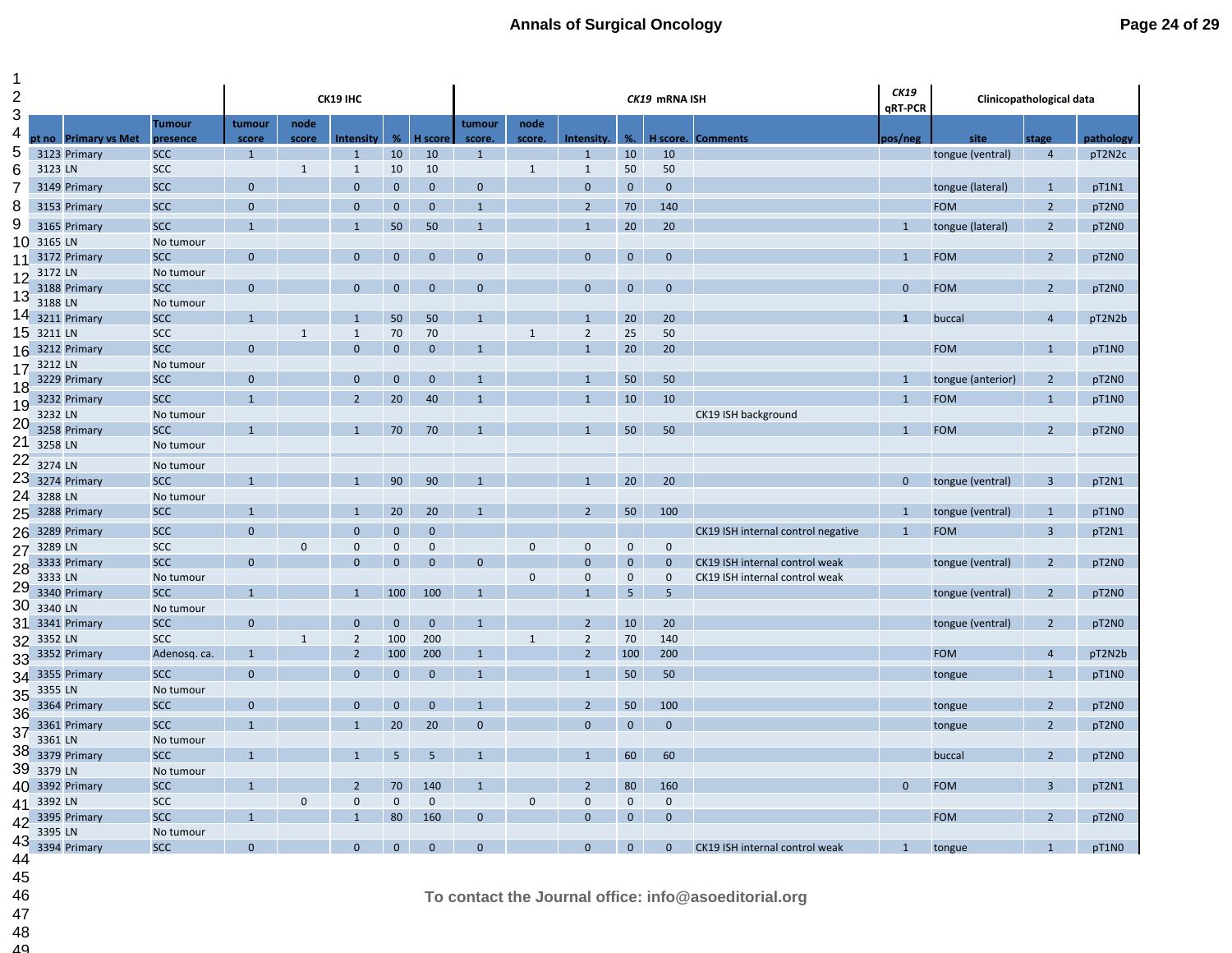# **Annals of Surgical Oncology**

| $\overline{2}$  | 3394 LN                                                  | No tumour  |                |              |                |                |              |                |              |                |                |              |                                        |                |                  |                          |        |
|-----------------|----------------------------------------------------------|------------|----------------|--------------|----------------|----------------|--------------|----------------|--------------|----------------|----------------|--------------|----------------------------------------|----------------|------------------|--------------------------|--------|
| 3               | 3399 Primary                                             | <b>SCC</b> | $\overline{0}$ |              | $\Omega$       | $\mathbf{0}$   | $\Omega$     | $\overline{1}$ |              | $\mathbf{1}$   | 50             | 50           |                                        |                | tongue           | $\overline{2}$           | pT2N0  |
|                 | 3399 LN                                                  | No tumour  |                |              |                |                |              |                |              |                |                |              |                                        |                |                  |                          |        |
| 4               | 3401 Primary                                             | <b>SCC</b> | $\mathbf{1}$   |              | $\mathbf{1}$   | 20             | 20           | -1             |              | $\overline{2}$ | 70             | 140          |                                        |                | tongue (ventral) | $\mathbf{1}$             | pT1N0  |
| 5               | 3401 LN                                                  | No tumour  |                |              |                |                |              |                |              |                |                |              |                                        |                |                  |                          |        |
| 6               | 3408 Primary                                             | <b>SCC</b> | $\mathbf{0}$   |              | $\mathbf{0}$   | $\mathbf{0}$   | $\Omega$     | $\Omega$       |              | $\mathbf{0}$   | $\overline{0}$ | $\mathbf{0}$ |                                        | $\Omega$       | tongue (ventral) | $\overline{2}$           | pT2N0  |
|                 | 3423 Primary                                             | <b>SCC</b> | $\mathbf{1}$   |              | $\overline{2}$ | 80             | 160          |                |              | $\overline{2}$ | 60             | 120          |                                        |                | <b>FOM</b>       | $\overline{2}$           | pT2N0  |
| 8               | 3423 LN                                                  | No tumour  |                |              |                |                |              |                |              |                |                |              |                                        |                |                  |                          |        |
| 9               | 3441 Primary                                             | <b>SCC</b> | $\mathbf{1}$   |              | $\mathbf{1}$   | 10             | 10           |                |              | $\overline{2}$ | 60             | 120          |                                        |                | tongue (lateral) | $\overline{2}$           | pT2N0  |
| 10              | 3441 LN                                                  | No tumour  |                |              |                |                |              |                |              |                |                |              |                                        |                |                  |                          |        |
|                 | 3458 Primary                                             | <b>SCC</b> | $\mathbf{1}$   |              | $\overline{2}$ | 80             | 160          |                |              | $\overline{2}$ | 90             | 180          |                                        |                | <b>FOM</b>       | $\overline{\phantom{0}}$ | pT2N0  |
| 11              | 3460 Primary                                             | <b>SCC</b> |                |              | $\mathbf{1}$   | 10             | 10           |                |              | $\mathbf{1}$   | 10             | 10           |                                        | $\Omega$       | tongue           |                          | pT1N0  |
| 12              | 3460 LN                                                  | No tumour  |                |              |                |                |              |                |              |                |                |              |                                        |                |                  |                          |        |
|                 | 13 3462 Primary                                          | <b>SCC</b> | $\Omega$       |              | $\overline{0}$ | $\overline{0}$ | $\mathbf{0}$ |                |              |                |                |              | CK19 ISH tumour cut out                |                | <b>FOM</b>       | $\overline{\phantom{0}}$ | pT2N0  |
|                 | 14 $\frac{3464}{9}$ Primary                              | <b>SCC</b> |                |              |                | 60             | 60           |                |              |                |                |              | CK19 ISH internal control negative     |                | tongue           | $\boldsymbol{A}$         | pT2N2b |
|                 | 15 3464 LN                                               | SCC        |                | $\mathbf{1}$ | $\overline{2}$ | 60             | 120          |                | 0            | $\mathbf 0$    | $\mathbf 0$    | $\mathbf 0$  |                                        |                |                  |                          |        |
|                 | 16 3549 Primary                                          | <b>SCC</b> | $\overline{0}$ |              | $\mathbf{0}$   | $\mathbf{0}$   | $\mathbf{0}$ | $\mathbf{1}$   |              | $\mathbf{1}$   | < 5            | < 5          | <b>Focal minimal</b>                   | $\mathbf{0}$   | tongue           | 3                        | pT2N1  |
|                 | 17 3549 LN                                               | <b>SCC</b> |                | $\mathbf 0$  | $\mathbf 0$    | $\mathbf 0$    | $\mathbf 0$  |                | $\mathbf{1}$ | $\mathbf{1}$   | $<$ 5          | < 5          | Focal minimal                          |                |                  |                          |        |
|                 | $18 \frac{3496}{21}$ Primary                             | <b>SCC</b> | $\overline{0}$ |              | $\mathbf{0}$   | $\mathbf{0}$   | $\mathbf{0}$ | $\mathbf{1}$   |              | $\mathbf{1}$   | 10             | 10           |                                        |                | hard palate      | $\overline{2}$           | pT2N0  |
|                 | 3496 LN                                                  | No tumour  |                |              |                |                |              |                |              |                |                |              |                                        |                |                  |                          |        |
| 19              | 3500 Primary                                             | <b>SCC</b> | $\mathbf{0}$   |              | $\mathbf{0}$   | $\mathbf{0}$   | $\mathbf{0}$ |                |              |                |                |              | CK19 ISH external negative contol posi | $\mathbf{0}$   | tongue           | $\overline{2}$           | pT2N0  |
|                 | 20 3500 LN                                               | No tumour  |                |              |                |                |              |                |              |                |                |              |                                        |                |                  |                          |        |
|                 | 21 3449 Primary                                          | <b>SCC</b> | $\mathbf{0}$   |              | $\mathbf{0}$   | $\mathbf{0}$   | $\mathbf{0}$ | $\mathbf{0}$   |              | $\mathbf{0}$   | $\mathbf{0}$   | $\mathbf 0$  |                                        | $\mathbf{1}$   | tongue (lateral) | $\mathbf{1}$             | pT1N0  |
|                 | 22 3449 LN                                               | No tumour  |                |              |                |                |              |                |              |                |                |              |                                        |                |                  |                          |        |
|                 | $23 \overline{\smash{\big)}\,^{3545}}$ Primary           | <b>SCC</b> | $\mathbf{0}$   |              | $\overline{0}$ | $\mathbf{0}$   | $\mathbf{0}$ | $\mathbf{1}$   |              | $\overline{2}$ | 50             | 100          |                                        | $\mathbf 0$    | tongue           | $\overline{2}$           | pT2N0  |
|                 | 3545 LN                                                  | No tumour  |                |              |                |                |              |                |              |                |                |              |                                        |                |                  |                          |        |
|                 | 24 3545 LN<br>24 3551 Prin<br>25 3551 LN<br>3551 Primary | <b>SCC</b> | $\mathbf{1}$   |              | $\overline{2}$ | 100            | 200          | $\mathbf{1}$   |              | $\overline{2}$ | 50             | 100          |                                        | <b>NR</b>      | <b>FOM</b>       | $\overline{2}$           | pT2N0  |
|                 |                                                          | No tumour  |                |              |                |                |              |                |              |                |                |              |                                        |                |                  |                          |        |
|                 | 26 3556 Primary                                          | <b>SCC</b> | $\overline{0}$ |              | $\overline{0}$ | $\mathbf{0}$   | $\mathbf{0}$ | $\mathbf{1}$   |              | $\mathbf{1}$   | 10             | 10           |                                        | <b>NR</b>      | tongue (ventral) | $\overline{2}$           | pT2N0  |
|                 | 27 3556 LN                                               | No tumour  |                |              |                |                |              |                |              |                |                |              |                                        |                |                  |                          |        |
|                 | 28 3567 Primary                                          | <b>SCC</b> | $\mathbf{1}$   |              | $\mathbf{1}$   | 20             | 20           | $\mathbf{1}$   |              | $\mathbf{1}$   | 70             | 70           |                                        | $\mathbf{1}$   | tongue           | $\overline{4}$           | pT2N2b |
| 29              | 3567 LN                                                  | SCC        |                | $\mathbf{1}$ | $\overline{2}$ | 70             | 140          |                | $\mathbf{1}$ | $\mathbf{1}$   | 70             | 140          |                                        |                |                  |                          |        |
| 30 <sup>°</sup> | 3571 Primary<br>3571 LN                                  | <b>SCC</b> | $\overline{0}$ |              | $\mathbf{0}$   | $\mathbf 0$    | $\mathbf{0}$ | $\mathbf{0}$   |              | $\mathbf{0}$   | $\mathbf{0}$   | $\mathbf 0$  |                                        | $\overline{1}$ | buccal           |                          | pT2N0  |
| 31              |                                                          | No tumour  |                |              |                |                |              |                |              |                |                |              |                                        |                |                  |                          |        |
|                 |                                                          |            | 21             | 5            |                |                |              | 29             | 5            |                |                |              |                                        | 18             |                  |                          |        |
| 32              |                                                          |            | 43             | 8            |                |                |              | 39             | 9            |                |                |              |                                        | 26             |                  |                          |        |

- 
- 
- 
- 
- 
-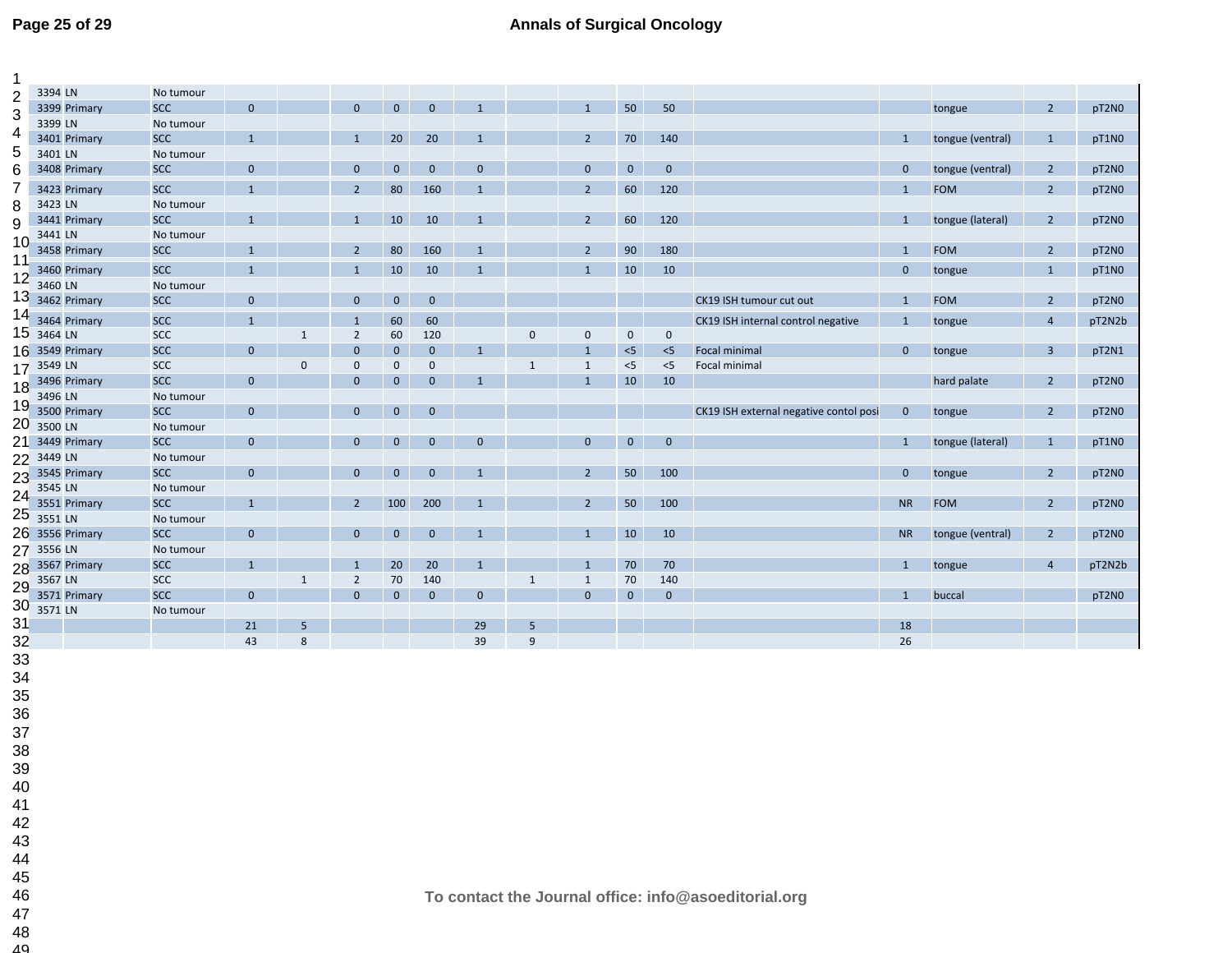| Page 26 of 29 |  |  |  |
|---------------|--|--|--|
|---------------|--|--|--|

| 1<br>$\overline{\mathbf{c}}$<br>3<br>4 |                 | <b>CK19</b><br>qRT-PCR<br>(sample A) |                     | CK19 OSNA (sample B)  |                     | CK19 qRT-PCR<br>(sample B) |                      |                | Clinicopathological data |                               |
|----------------------------------------|-----------------|--------------------------------------|---------------------|-----------------------|---------------------|----------------------------|----------------------|----------------|--------------------------|-------------------------------|
| 5<br>$\overline{6}$                    | sample no       | present/<br>absent                   | present/<br>absent. | semi-<br>quantitation | present/<br>absent, | <b>gRT</b> comments        | site                 | stage          |                          | pathology pathology comment   |
| $\overline{7}$                         | L1              | $\mathbf{0}$                         | <b>NR</b>           |                       | $\mathbf{1}$        |                            | tongue (ventral)     | $\overline{4}$ | pT2N2b                   |                               |
| 8                                      | L2              | $\mathbf 0$                          | $\pmb{0}$           | $(-)$                 | $\mathbf{0}$        |                            | maxilla              | $\overline{2}$ | pT2N0                    |                               |
| 9                                      | L3              | $\mathbf{0}$                         | $\mathbf{1}$        | $\cdot$ +             | $\mathbf{0}$        |                            | tongue               | $\overline{3}$ | pT3N0                    |                               |
| 10                                     | L4              | $\mathbf 1$                          | $\mathbf 1$         | $+$                   | $\mathbf 1$         |                            |                      |                |                          |                               |
| 11                                     | L5              | $\mathbf{1}$                         | $\overline{1}$      | $++$                  | $\mathbf{1}$        |                            | maxilla              | 4a             | pT4N0                    |                               |
| 12                                     | L6              | $\mathbf 0$                          | $\mathbf 1$         | $\cdot$ +             | $\pmb{0}$           |                            | <b>FOM</b>           | 4a             | pT4N0                    |                               |
| 13                                     | L8              | $\mathbf{1}$                         | $\mathbf{1}$        | $++$                  | $\mathbf 1$         |                            | <b>FOM</b>           | 4a             | pT4N2c                   |                               |
| 14                                     | L9              | <b>ND</b>                            | $\mathbf 1$         | $\cdot$               | $\pmb{0}$           |                            | buccal               | $\sqrt{2}$     | pT2N0                    |                               |
| 15<br>16                               | L10             | $\mathbf{1}$                         | $\mathbf 1$         | $++$                  | $\mathbf{1}$        |                            | <b>FOM</b>           | 4a             | pT4No                    |                               |
| 17 <sub>2</sub>                        | L11             | $\mathbf 1$                          | $\mathbf 1$         | $++$                  | $\mathbf 1$         |                            | tongue               | $\overline{3}$ | pT3N1                    |                               |
| 18                                     | L12             | $\mathbf{1}$                         | $\mathbf{1}$        | $++$                  | $\mathbf{1}$        |                            | tongue               | 4a             | pT4N1                    |                               |
| 19                                     | L13             | $\boldsymbol{0}$                     | $\mathbf 1$         | $\cdot$ +             | $\pmb{0}$           |                            | tongue (lateral)     | $\overline{4}$ | pT2N2C                   |                               |
| 20                                     | L14             | $\mathbf{1}$                         | $\mathbf{1}$        | $++$                  | $\mathbf{1}$        |                            | tongue (ventral)/FOM | 4a             | pT4N0                    |                               |
| 21                                     | L15             | $\pmb{0}$                            | $\pmb{0}$           | $(-)$                 | $\pmb{0}$           |                            | mandibular alveolus  | 4a             | pT4N0                    |                               |
| 22                                     | L17             | $\mathbf{1}$                         | $\mathbf{1}$        | $++$                  | $\mathbf{1}$        |                            | <b>FOM</b>           | 4a             | pT4N0                    |                               |
| 23                                     | L <sub>18</sub> | $\pmb{0}$                            | $\pmb{0}$           | $(-)$                 | $\pmb{0}$           |                            | gingiva              | 4a             | T4aN0                    | verrucous carcinoma carcinoma |
| 24                                     | L <sub>19</sub> | $\mathbf{1}$                         | $\mathbf{1}$        | $++$                  | $\mathbf{1}$        |                            | tonsil/BOT           | 4a             | pT3N2b                   |                               |
| 25                                     | L20             | $\mathbf 0$                          | $\mathbf{0}$        | $(-)$                 | $\pmb{0}$           |                            | <b>FOM</b>           | $\overline{4}$ | pT2N2b                   |                               |
| 26                                     | L21             | <b>ND</b>                            | $\mathbf{1}$        | $\cdot$ +             | $\mathbf{1}$        |                            | Mandible             | 4a             | pT4N0                    |                               |
| 27                                     | L22             | $\mathbf{1}$                         | $\mathbf{1}$        | $+$                   | $\mathbf{1}$        |                            | alveolus             | $\overline{2}$ | pT2N0                    |                               |
| 28                                     | L <sub>23</sub> | $\mathbf{1}$                         | $\mathbf{1}$        | $++$                  | $\mathbf{1}$        |                            | tongue (lateral)     | 4a             | pT4N1                    |                               |
| 29                                     | L24             | <b>ND</b>                            | $\mathbf 0$         | $(-)$                 | $\mathbf 0$         |                            | tongue (lateral)     | $\overline{3}$ | pT3N0                    |                               |
| 30<br>31                               | L25             | $\overline{0}$                       | $\mathbf{0}$        | $(-)$                 | $\mathbf{0}$        |                            | mandible             | 4a             | pT4N0                    |                               |
| 32                                     | L26             | <b>ND</b>                            | $\mathbf 0$         | $(-)$                 | $\mathbf 0$         |                            | tongue (lateral)     | 4a             | pT3N2b                   |                               |
| 33                                     | L27             | $\mathbf 0$                          | $\overline{0}$      | $(-)$                 | $\mathbf 0$         |                            | maxilla              | 4a             | pT4aN0                   | adenoid cystic carcinoma      |
| 34                                     | L <sub>28</sub> | $\mathbf{1}$                         | <b>ND</b>           |                       | <b>ND</b>           |                            | tongue (lateral)     | 4a             | pT2N2b                   |                               |
| 35                                     | L <sub>30</sub> | $\mathbf{1}$                         | $\mathbf{1}$        | $+$                   | $\mathbf{1}$        |                            | retromolar           | 4a             | pT2N2b                   |                               |
| 36                                     | L31             | $\mathbf 0$                          | $\mathbf{1}$        | $++$                  | $\pmb{0}$           |                            | retromolar           | $\overline{3}$ | pT3N0                    |                               |
| 37                                     | L32             | $\mathbf{1}$                         | $\mathbf{1}$        | $+$                   | $\mathbf{1}$        |                            | <b>RFOM</b>          | $\overline{3}$ | pT3N0                    |                               |
| 38                                     | L34             | <b>ND</b>                            | $\mathbf 1$         | $\cdot$ +             | $\mathbf{1}$        |                            | mandible             | 4a             | pT4N1                    |                               |
| 39                                     | L <sub>35</sub> | $\pmb{0}$                            | $\mathbf{1}$        | $\cdot$ +             | $\mathbf{0}$        |                            | tongue               | 4a             | pT3N2c                   |                               |
| 40                                     | L36             | $\mathbf{1}$                         | $\mathbf{1}$        | $+$ +                 | $\mathbf{1}$        |                            | maxilla              | 4a             | pT4aN0                   | trnasitional type SCC         |
| 41                                     | L38             | $\mathbf{1}$                         | $\mathbf{1}$        | $\cdot$ +             | $\mathbf 1$         |                            | tongue (lateral)     | 4a             | pT2N2b                   |                               |
| 42                                     | L <sub>40</sub> | $\mathbf{1}$                         | $\mathbf 1$         | $++$                  | $\mathbf{1}$        |                            | tongue               | 4a             | pT3N2b                   |                               |
| 43<br>44                               | L41             | $\Omega$                             | $\Omega$            | $(-)$                 | $\Omega$            |                            | maxilla              | 4 <sub>b</sub> | pT4bN2b                  |                               |

 4546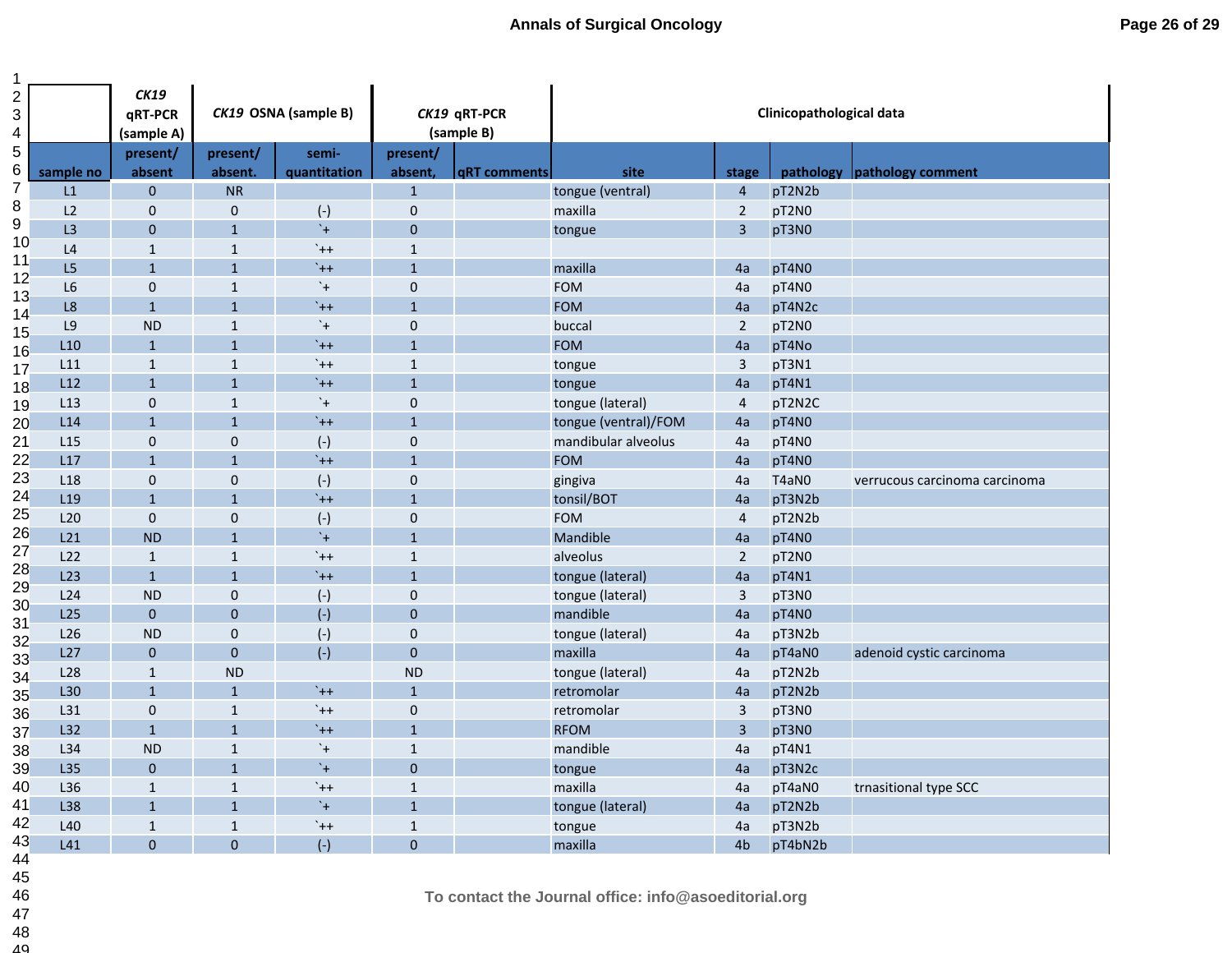# **Annals of Surgical Oncology**

| $\mathbf{1}$   |                 |              |                |               |                |           |                        |                         |         |                             |
|----------------|-----------------|--------------|----------------|---------------|----------------|-----------|------------------------|-------------------------|---------|-----------------------------|
| $\sqrt{2}$     | L42             | $\mathbf{0}$ | $\mathbf{1}$   | $^{\text{-}}$ | $\mathbf{0}$   |           | retromolar             | 3                       | pT3N1   |                             |
| 3              | L43             | $\mathbf{0}$ | $\mathbf{1}$   | $^{\prime}$   | $\Omega$       |           | maxilla                | 4a                      | pT4aN2b |                             |
| 4              | L44             | $\mathbf{1}$ | $\mathbf{1}$   | $++$          | $\mathbf{1}$   |           | tonsil                 | 3                       | pT1N1   | baslaoid SCC IS negative    |
| 5              | L45             | $\mathbf{1}$ | $\mathbf{1}$   | $+$ +         | $\mathbf{1}$   |           | tonsil                 | 4a                      | pT2N3   | <b>ISH positive</b>         |
| 6              | L46             | $\mathbf{1}$ | $\mathbf{1}$   | $+$           | $\mathbf{1}$   |           | maxilla                | 4a                      | pT4aNX  |                             |
| $\overline{7}$ | L47             | $\Omega$     | $\mathbf{1}$   | $++$          | $\mathbf{1}$   |           | tongue                 | $\overline{3}$          | pT2N1   |                             |
| 8              | L48             | $\mathbf{1}$ | $\mathbf{1}$   | $+$ +         | $1\,$          |           | tonsil                 | 3                       | pT2N1   | ISH negative                |
| 9              | L49             | $\mathbf{1}$ | $\overline{1}$ | $++$          | $\mathbf{1}$   |           | tonsil                 | $\overline{3}$          | pT3N0   | ISH negative                |
| 10             | L50             | <b>ND</b>    | $\mathbf 1$    | $\cdot_+$     | $\,1\,$        |           | tongue                 | $\mathsf 3$             | pT3N1   |                             |
| 11<br>12       | L51             | $\mathbf 1$  | $\overline{1}$ | $\ddot{}$     | $\overline{1}$ |           | mandible               | 4a                      | pT4aN0  |                             |
| 13             | $`+ve$ n=       | 23           | 34             |               | 27             |           |                        |                         |         |                             |
| 14             | $n=$            | 39           | 43             |               | 44             |           |                        |                         |         |                             |
| 15             |                 |              |                |               |                |           |                        |                         |         |                             |
| 16             | C1              |              | $\mathbf{1}$   | $(++)$        | $\mathbf 1$    |           | Gingiva                | $\overline{4}$          |         | Salivary tissue - no tumor  |
| 17             | C <sub>2</sub>  |              | $\mathbf{1}$   | $(++)$        | $\mathbf 1$    |           | Tongue                 | $\overline{2}$          |         |                             |
| 18             | C <sub>3</sub>  |              | $\mathbf 0$    | $(-)$ L       | $\mathbf 0$    |           | Tongue                 | $\overline{3}$          |         |                             |
| 19             | C <sub>4</sub>  |              | $\mathbf{0}$   | $(-)$         | $\mathbf{0}$   |           | Tongue/floor of mouth  | 3                       |         |                             |
| 20             | C <sub>5</sub>  |              | $\mathbf 1$    | $(+)$         | $\mathbf 1$    |           | Gingiva                | $\overline{4}$          |         |                             |
| 21             | C6              |              | $\mathbf{1}$   | $(++)$        | $\mathbf{1}$   |           | Tongue                 | 3                       |         | Normal tissue               |
| 22             | C <sub>7</sub>  |              | <b>NR</b>      |               | <b>NR</b>      | low GAPDH | Floor of mouth         | $\sqrt{4}$              |         | Normal tissue               |
| 23             | C <sub>8</sub>  |              | $\mathbf{1}$   | $(++)$        | $\mathbf{1}$   |           | Tongue                 | $\overline{3}$          |         | Salivary tissue - no tumor  |
| 24             | C9              |              | <b>NR</b>      |               | <b>NR</b>      | low GAPDH | Gingiva + buccal       | $\overline{\mathbf{3}}$ |         |                             |
| 25             | C10             |              | $\mathbf{1}$   | $(++)$        | $\mathbf{1}$   |           | Gingiva                | $\overline{3}$          |         |                             |
| 26             | C11             |              | $\mathbf{1}$   | $(++)$        | $\mathbf{1}$   |           | FOM                    | $\overline{3}$          |         | no tumor or salivary tissue |
| 27             | C12             |              | <b>NR</b>      |               | <b>NR</b>      | low GAPDH | Tongue                 | $\overline{3}$          |         |                             |
| 28<br>29       | C13             |              | $\mathbf{1}$   | $(++)$        | $\mathbf{1}$   |           | Cheek/gingiva          | $\overline{4}$          |         |                             |
| 30             | C14             |              | $\mathbf{1}$   | $(++)$        | $\mathbf{1}$   |           | Tongue                 | 3                       |         |                             |
| 31             | C15             |              | $\mathbf 1$    | $(+)$         | $\mathbf 1$    |           | Tongue                 | $\overline{\mathbf{3}}$ |         |                             |
| 32             | C16             |              | $\mathbf{1}$   | $(+)$         | $\mathbf 1$    |           | Tongue                 | $\mathsf 3$             |         |                             |
| 33             | C17             |              | $\mathbf{1}$   | $(+)$         | $\mathbf 1$    |           | Gingiva                | $\overline{4}$          |         |                             |
| 34             | C18             |              | $\mathbf{1}$   | $(++)$        | $\mathbf 1$    |           | Gingiva                | $\overline{4}$          |         |                             |
| 35             | C19             |              | $\mathbf{1}$   | $(++)$        | $\mathbf{1}$   |           | Cheek                  | $\overline{3}$          |         |                             |
| 36             | C <sub>20</sub> |              | <b>NR</b>      |               | $\pmb{0}$      | low GAPDH | Regio maxillars        | $\overline{3}$          |         | Veruccous carcinoma         |
| 37             | C <sub>21</sub> |              | $\mathbf{1}$   | $(++)$        | $\mathbf 1$    |           | Tongue                 | 3                       |         |                             |
| 38             | C <sub>22</sub> |              | $\mathbf{1}$   | $(++)$        | $\mathbf{1}$   |           | Gingiva                | $\overline{4}$          |         |                             |
| 39             | C <sub>23</sub> |              | $1\,$          | $(++)$        | $\mathbf{1}$   |           | Tongue                 | $\overline{2}$          |         |                             |
| 40             | C <sub>24</sub> |              | $\mathbf{0}$   | $(-)$         | $\mathbf 0$    |           | gingiva                | $\overline{4}$          |         |                             |
| 41             | C <sub>25</sub> |              | $\bf 0$        | $(-)$         | $\mathbf 0$    |           | Tongue                 | 3                       |         |                             |
| 42             | C <sub>26</sub> |              | $\mathbf{1}$   | $(+)$         | $\mathbf 1$    |           | Gingiva                | $\overline{3}$          |         |                             |
| 43             | C <sub>27</sub> |              | $\mathbf{1}$   | $(++)$        | $\mathbf{1}$   |           | Floor of mouth/gingiva | $\overline{4}$          |         | Sparce tumor tissue         |
| 44             |                 |              |                |               |                |           |                        |                         |         |                             |

**To contact the Journal office: info@asoeditorial.org**

 4748

 4546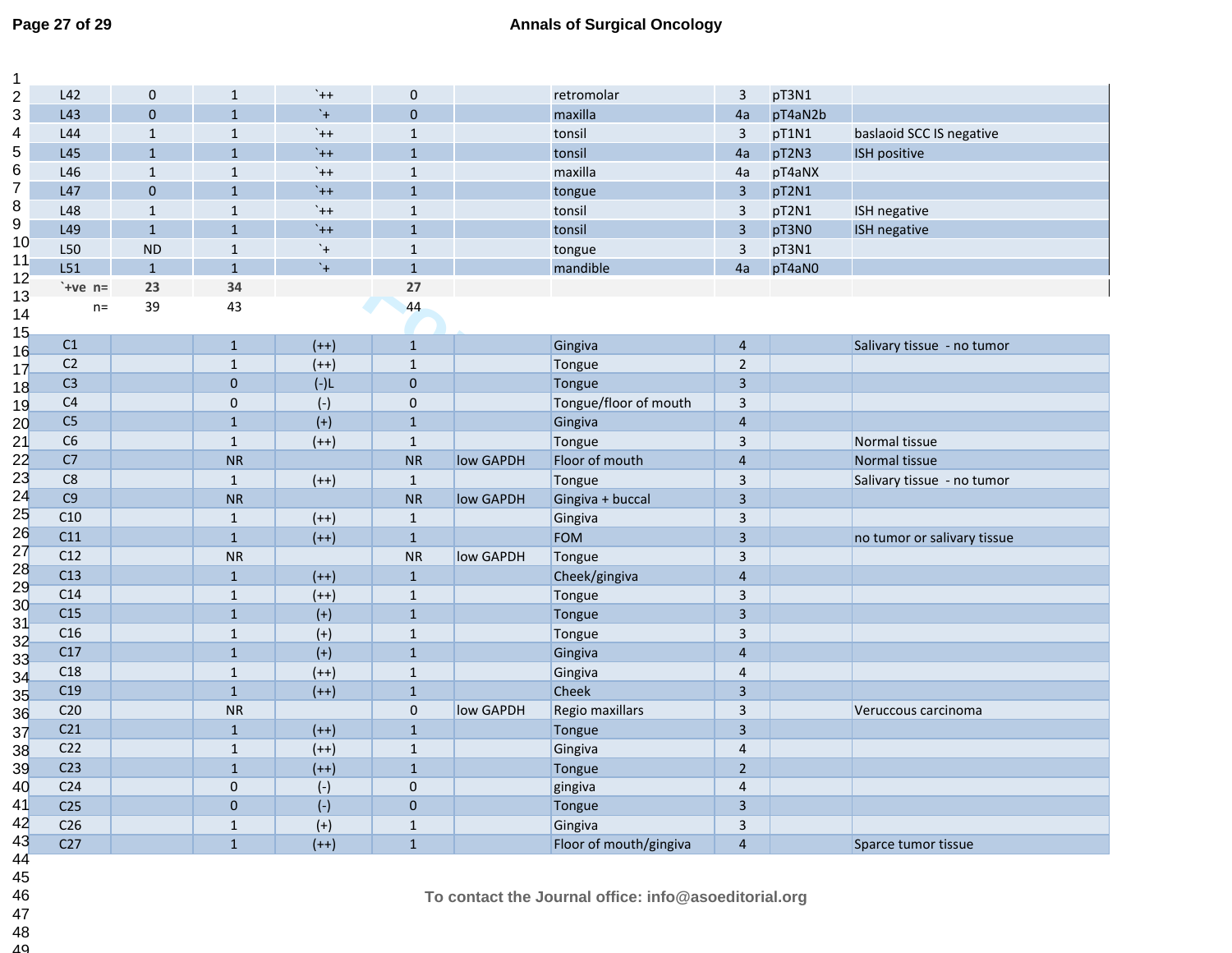| Page 28 of 29 |  |  |  |
|---------------|--|--|--|
|---------------|--|--|--|

| 1              |                 |           |              |        |              |           |                       |                |                    |
|----------------|-----------------|-----------|--------------|--------|--------------|-----------|-----------------------|----------------|--------------------|
| $\overline{c}$ | C <sub>28</sub> |           | $\mathbf{1}$ | $(+)$  | $\mathbf 0$  |           | Tongue/ganebue        | $\overline{3}$ |                    |
| 3              | C <sub>29</sub> |           | $\mathbf{1}$ | $(++)$ | $\mathbf{1}$ |           | Tongue                | $\overline{3}$ |                    |
| 4              | C30             |           | $1\,$        | $(+)$  | $\mathbf 0$  |           | <b>FOM</b>            | $\overline{3}$ |                    |
| 5              | C31             |           | $\mathbf{1}$ | $(++)$ | $\mathbf{1}$ |           | Tongue                | $\overline{3}$ |                    |
| 6              | C32             |           | $\mathbf{1}$ | $(++)$ | $\mathbf{1}$ |           | Tongue                | $\overline{3}$ |                    |
| $\overline{7}$ | C <sub>33</sub> |           | $\mathbf{1}$ | $(++)$ | $\mathbf{1}$ |           | Tongue/floor of mouth | $\overline{3}$ |                    |
| 8              | C <sub>35</sub> |           | $\mathbf{1}$ | $(++)$ | $\mathbf{1}$ |           | Tongue                | $\overline{3}$ |                    |
| 9              | C <sub>36</sub> |           | $\mathbf{0}$ | $(-)$  | $\mathbf{0}$ |           | Gingiva               | $\overline{3}$ |                    |
| 10             | C <sub>37</sub> |           | <b>NR</b>    |        | <b>NR</b>    | low GAPDH | Tongue                | $\overline{2}$ | Tumor and necrosis |
| 11             | C39             |           | $\mathbf{1}$ | $(++)$ | $\mathbf{1}$ |           | Floor of mouth        | $\overline{3}$ |                    |
| 12<br>13       | C40             |           | $\mathbf{1}$ | $(+)$  | $\mathbf{1}$ |           | Gingiva               | $\overline{4}$ |                    |
| 14             | C41             |           | $\mathbf{1}$ | $(+)$  | $1\,$        |           | Tongue                | $\overline{3}$ |                    |
| 15             | C42             |           | $\mathbf{1}$ | $(++)$ | $\mathbf{1}$ |           | Hard palate           | $\overline{4}$ |                    |
| 16             | C43             |           | $\mathbf{1}$ | $(++)$ | $\mathbf{1}$ |           | Tongue                | $\overline{3}$ |                    |
| 17             | C44             |           | $\mathbf 0$  | $(-)$  | $\mathbf 0$  |           | Hard palate           | $\overline{3}$ |                    |
| 18             | C45             |           | <b>NR</b>    |        | $\mathbf{0}$ |           |                       |                |                    |
| 19             |                 | $`+ve$ n= | 31           |        | 29           |           |                       |                |                    |
| 20             |                 | $n=$      | 37           |        | 39           |           |                       |                |                    |
| 21             |                 |           |              |        |              |           |                       |                |                    |
| 22             |                 |           |              |        |              |           |                       |                |                    |
| 23             |                 |           |              |        |              |           |                       |                |                    |
| 24             |                 |           |              |        |              |           |                       |                |                    |
| 25             |                 |           |              |        |              |           | Tongue Tongue         |                |                    |
| 26             |                 |           |              |        |              |           |                       |                |                    |
| 27             |                 |           |              |        |              |           |                       |                |                    |
| 28             |                 |           |              |        |              |           |                       |                |                    |
| 29             |                 |           |              |        |              |           |                       |                |                    |
| 30             |                 |           |              |        |              |           |                       |                |                    |
| 31<br>32       |                 |           |              |        |              |           |                       |                |                    |
|                |                 |           |              |        |              |           |                       |                |                    |

**To contact the Journal office: info@asoeditorial.org**